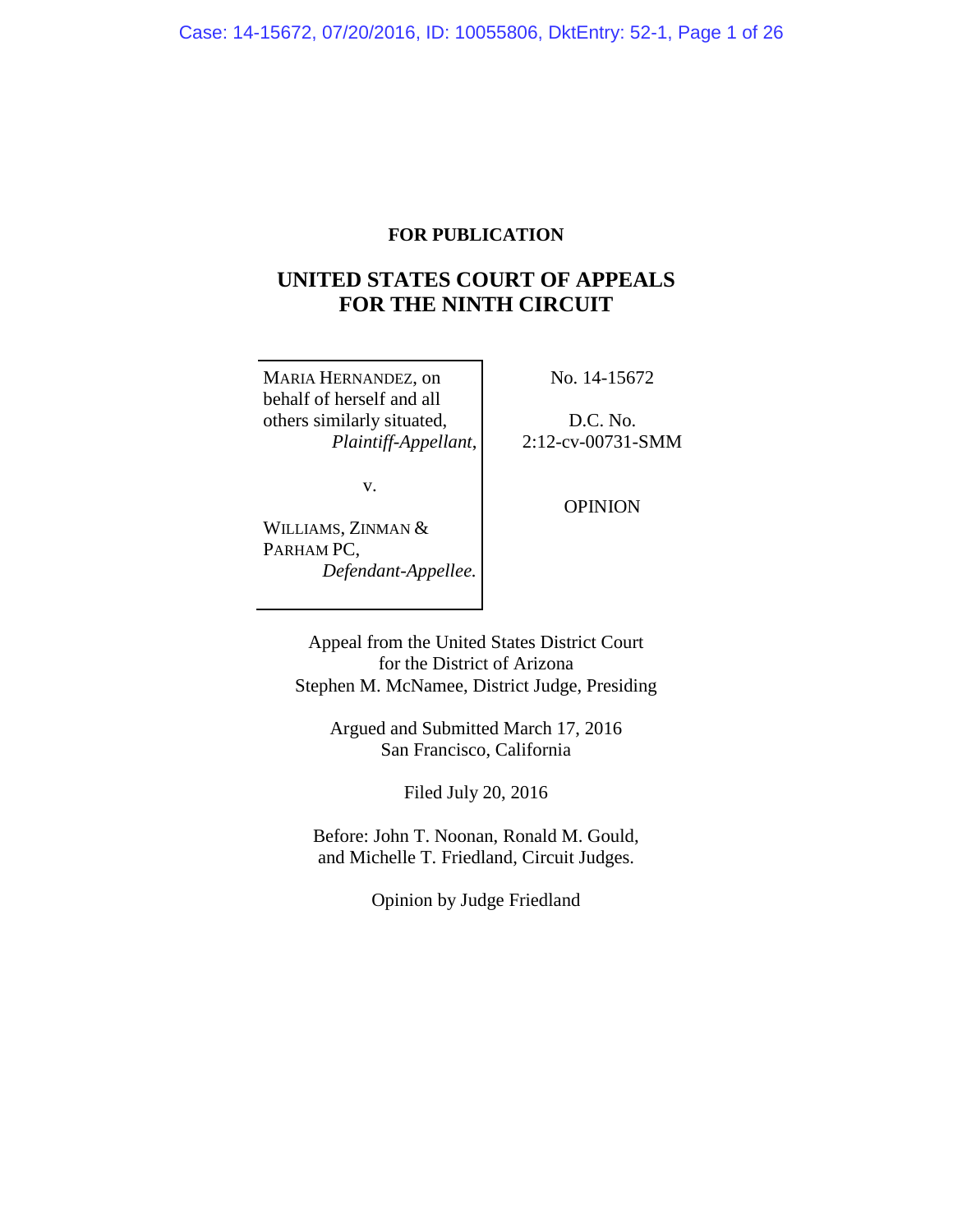# **SUMMARY[\\*](#page-1-0)**

#### **Fair Debt Collection Practices Act**

The panel reversed the district court's summary judgment in favor of the defendant in an action under the Fair Debt Collection Practices Act.

The Act requires that within five days of "the initial communication" with a consumer about the collection of a debt, a debt collector must send the consumer a notice containing specific disclosures. The panel held that this requirement, set forth in 15 U.S.C. § 1692g(a), does not apply only to the initial debt collector that tries to collect, but also applies to subsequent collectors that communicate about the same debt.

#### **COUNSEL**

Aaron D. Radbil (argued), Greenwald Davidson PLLC, Boca Raton, Florida, for Plaintiff-Appellant.

Victoria Orze (argued), Anne L. Tiffen, and Charles H. Oldham, Dickinson Wright PLLC, Phoenix, Arizona, for Defendant-Appellee.

Kristin Bateman (argued), Attorney; Nandan M. Joshi, Senior Litigation Counsel; To-Quyen Truong, Deputy

<span id="page-1-0"></span> <sup>\*</sup> This summary constitutes no part of the opinion of the court. It has been prepared by court staff for the convenience of the reader.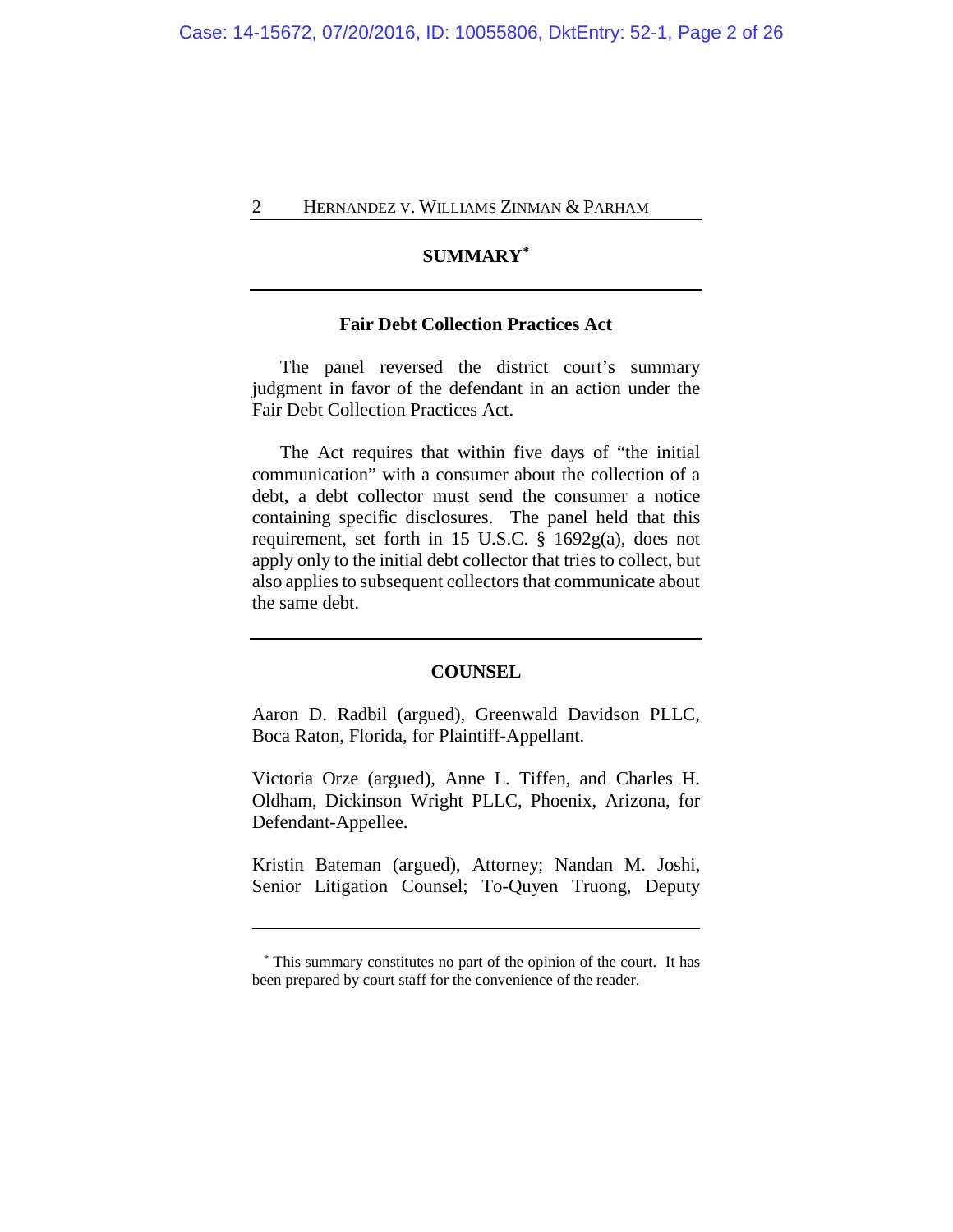General Counsel; Meredith Fuchs, General Counsel; Consumer Financial Protection Bureau, Washington, D.C.; for Amicus Curiae Consumer Financial Protection Bureau.

Burke W. Kappler, Colin Hector, and Thomas E. Kane, Attorneys; David C. Shonka, Principal Deputy General Counsel; Jonathan E. Nuechterlein, General Counsel; Federal Trade Commission, Washington, D.C.; for Amicus Curiae Federal Trade Commission.

#### **OPINION**

## FRIEDLAND, Circuit Judge:

The Fair Debt Collection Practices Act ("FDCPA") requires that within five days of "the initial communication" with a consumer about the collection of a debt, a debt collector must send the consumer a notice containing specified disclosures. 15 U.S.C. § 1692g(a). The question presented here is whether the phrase "the initial communication" as used in the FDCPA means the first communication from the initial debt collector that tries to collect, or whether it means the first communication a consumer receives from any collector about a debt, including subsequent collectors that communicate about the same debt.

Applying well-established tools of statutory interpretation and construing the language in § 1692g(a) in light of the context and purpose of the FDCPA, we hold that the phrase "the initial communication" refers to the first communication sent by any debt collector, including collectors that contact the debtor after another collector already did. In other words, if there are multiple debt collectors that try to collect a debt, each one must send the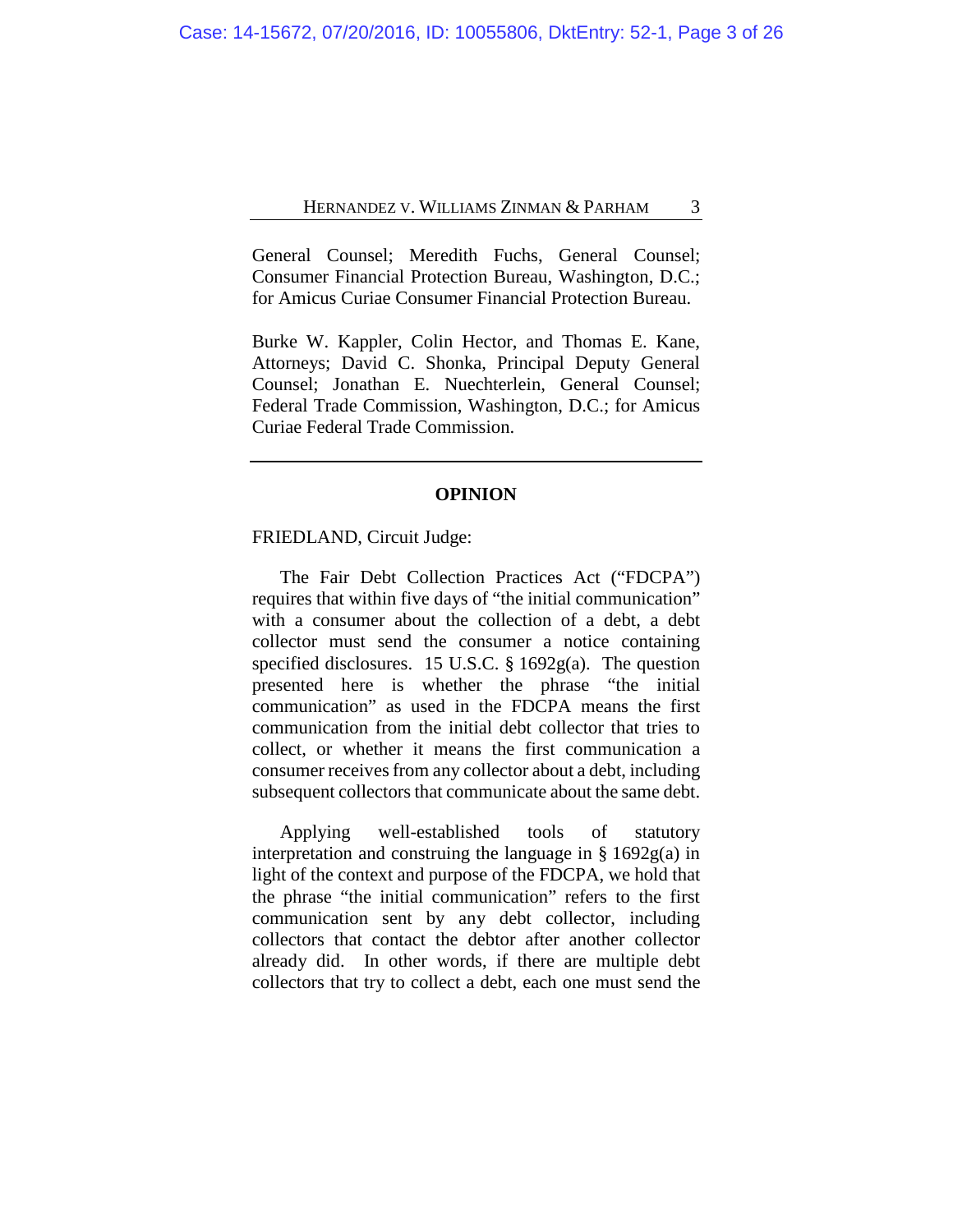required notice after its first communication with the alleged debtor about the debt. Because the district court held otherwise, we reverse and remand for further proceedings.

I.

This case began with a loan that Maria Hernandez took out to finance an automobile purchase. After Hernandez stopped making payments on the loan, Thunderbird Collection Specialists, Inc. ("Thunderbird"), a debt collector, sent her a letter seeking to collect the debt. Hernandez did not respond to the letter.

Following Thunderbird's unsuccessful attempt to collect Hernandez's debt, Thunderbird retained the law firm Williams, Zinman & Parham PC ("WZP") as counsel to assist in its collection efforts. In December 2011, WZP sent Hernandez a collection letter, which was its initial communication with her. The letter notified Hernandez that WZP, a debt collector, represented Thunderbird regarding a debt incurred by Hernandez with the original creditor.**[1](#page-3-0)**

<span id="page-3-0"></span>**<sup>1</sup>** The parties agree that WZP qualifies as a debt collector under the FDCPA. In addition to identifying itself as a "debt collector" in its December letter, WZP conceded in its briefing and at oral argument that, when communicating with Hernandez, it was acting as a "debt collector" for purposes of the FDCPA. WZP's concession accords with the Supreme Court's recognition that the FDCPA "applies to attorneys who," like WZP, "'regularly' engage in consumer-debt-collection activity." *Heintz v. Jenkins*, 514 U.S. 291, 299 (1995). This is so even if the attorney is acting on behalf of a debt-collector client. *See Fox v. Citicorp Credit Servs., Inc.*, 15 F.3d 1507, 1513 (9th Cir. 1994) (holding that "[a]ttorneys, like all other persons, are subject to the definition of 'debt collector' in 15 U.S.C. § 1692a(6)" and concluding that the defendant attorney acting on behalf of a client debt collector was subject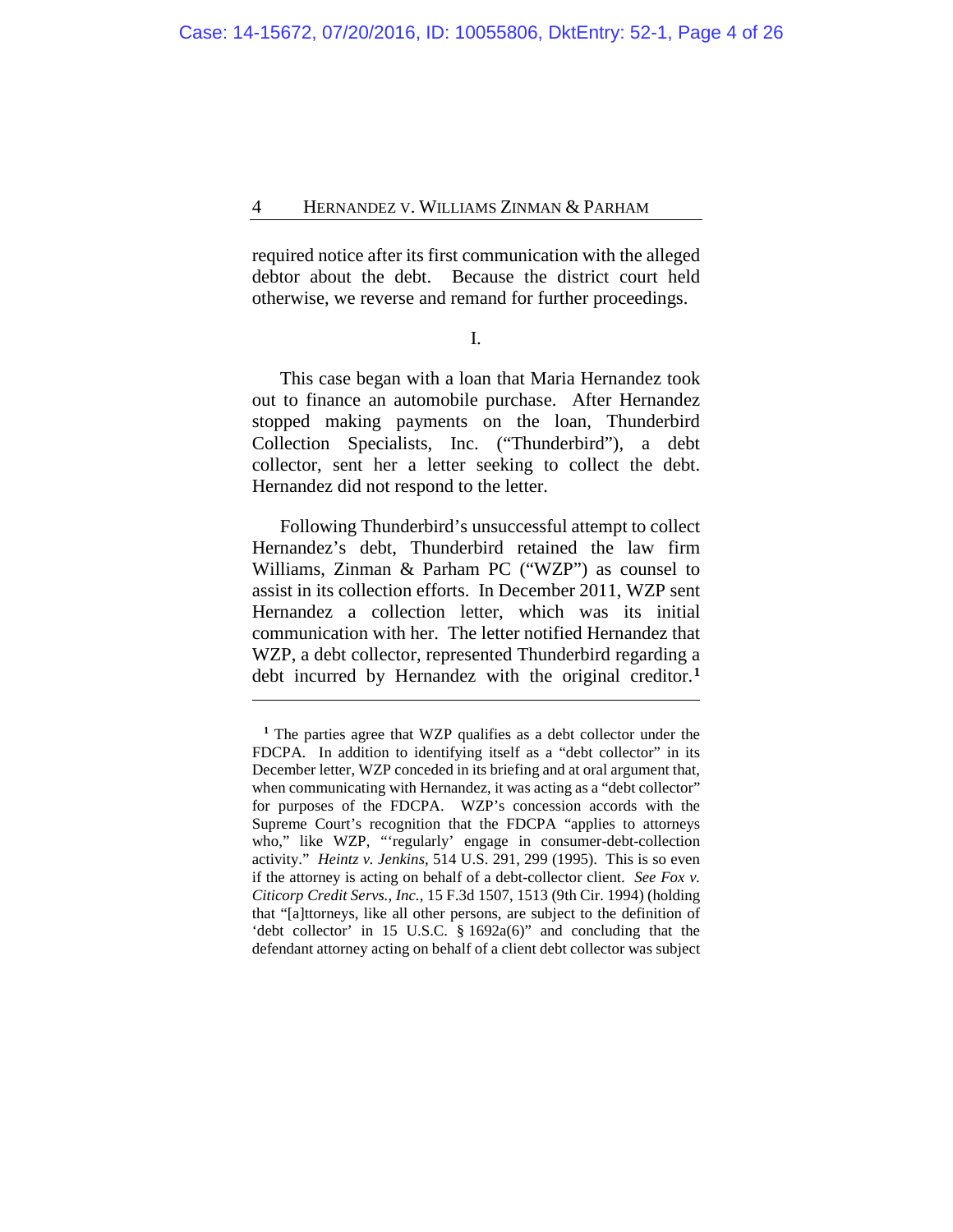While it informed Hernandez that she could dispute the debt or request additional information about the original creditor, it did not tell her that she could do so only in writing.

Hernandez filed the instant lawsuit against WZP in the United States District Court for the District of Arizona as a putative class action, alleging that WZP violated the FDCPA by sending a debt collection letter that lacked the disclosures required under  $\S 1692g(a)$  of the FDCPA. That section provides in full:

(a) Notice of debt; contents

Within five days after the initial communication with a consumer in connection with the collection of any debt, a debt collector shall, unless the following information is contained in the initial communication or the consumer has paid the debt, send the consumer a written notice containing—

(1) the amount of the debt;

- (2) the name of the creditor to whom the debt is owed;
- (3) a statement that unless the consumer, within thirty days after receipt of the notice, disputes the validity of the debt, or

to the FDCPA's requirements). WZP has not argued either before the district court or on appeal that it was exempt from  $\S 1692g(a)$ 's requirements because it was acting as an agent for Thunderbird, so we need not address that question.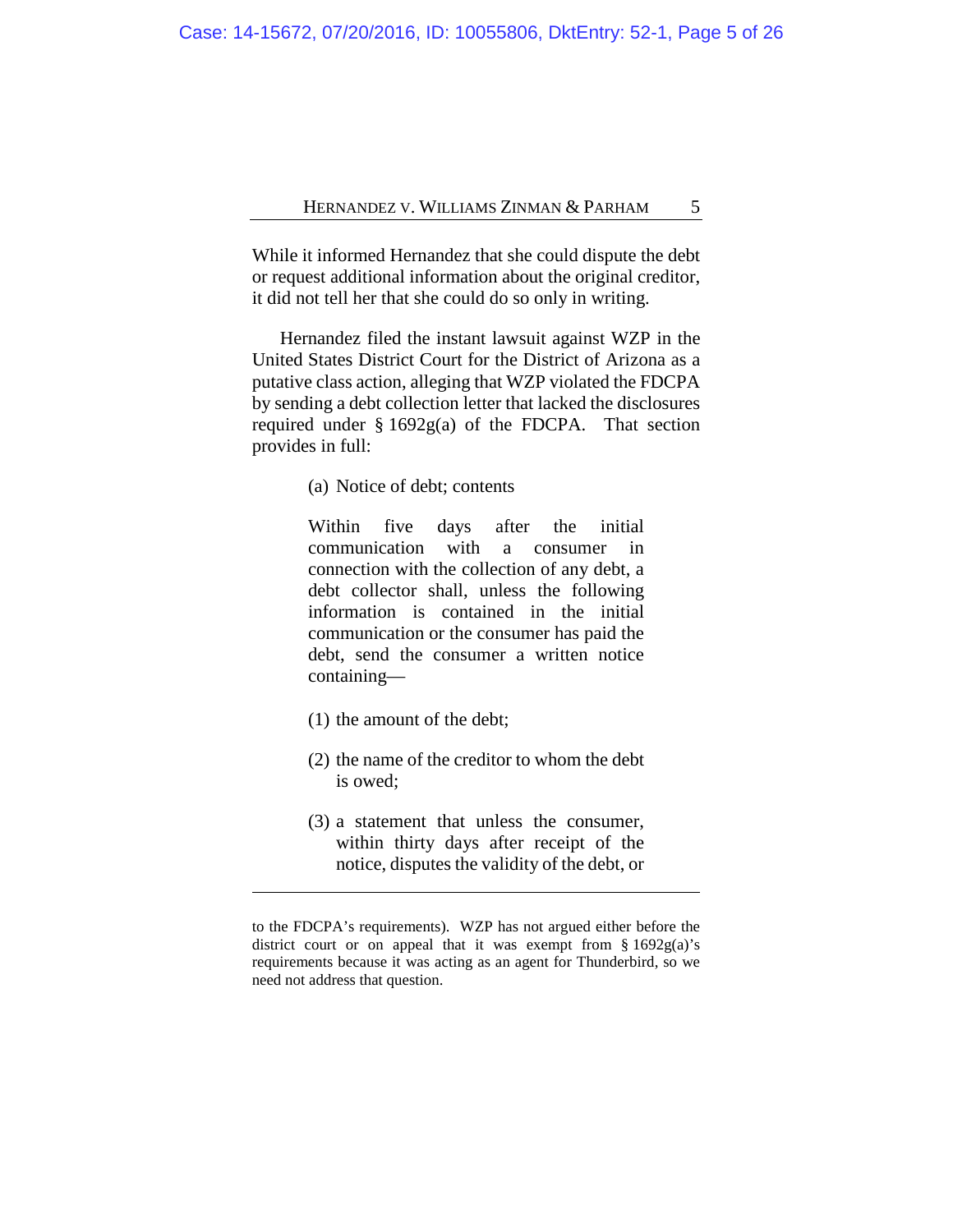any portion thereof, the debt will be assumed to be valid by the debt collector;

- (4) a statement that if the consumer notifies the debt collector in writing within the thirty-day period that the debt, or any portion thereof, is disputed, the debt collector will obtain verification of the debt or a copy of a judgment against the consumer and a copy of such verification or judgment will be mailed to the consumer by the debt collector; and
- (5) a statement that, upon the consumer's written request within the thirty day period, the debt collector will provide the consumer with the name and address of the original creditor, if different from the current creditor.

15 U.S.C. § 1692g(a).**[2](#page-5-0)**We refer herein to the written notice containing these disclosures as a "validation notice."

Hernandez alleged that WZP's failure to notify her that any dispute about the debt had to be in writing to obtain verification of it, or that any request had to be in writing to

<span id="page-5-0"></span>**<sup>2</sup>** Pursuant to § 1692g(b), if a consumer exercises her rights by disputing the debt in writing or sending a written request under §§ 1692g(a)(4) or (5), the debt collector must "cease collection of the debt" until it "obtains verification of the debt . . . or the name and address of the original creditor" and mails this information to the consumer. 15 U.S.C. § 1692g(b).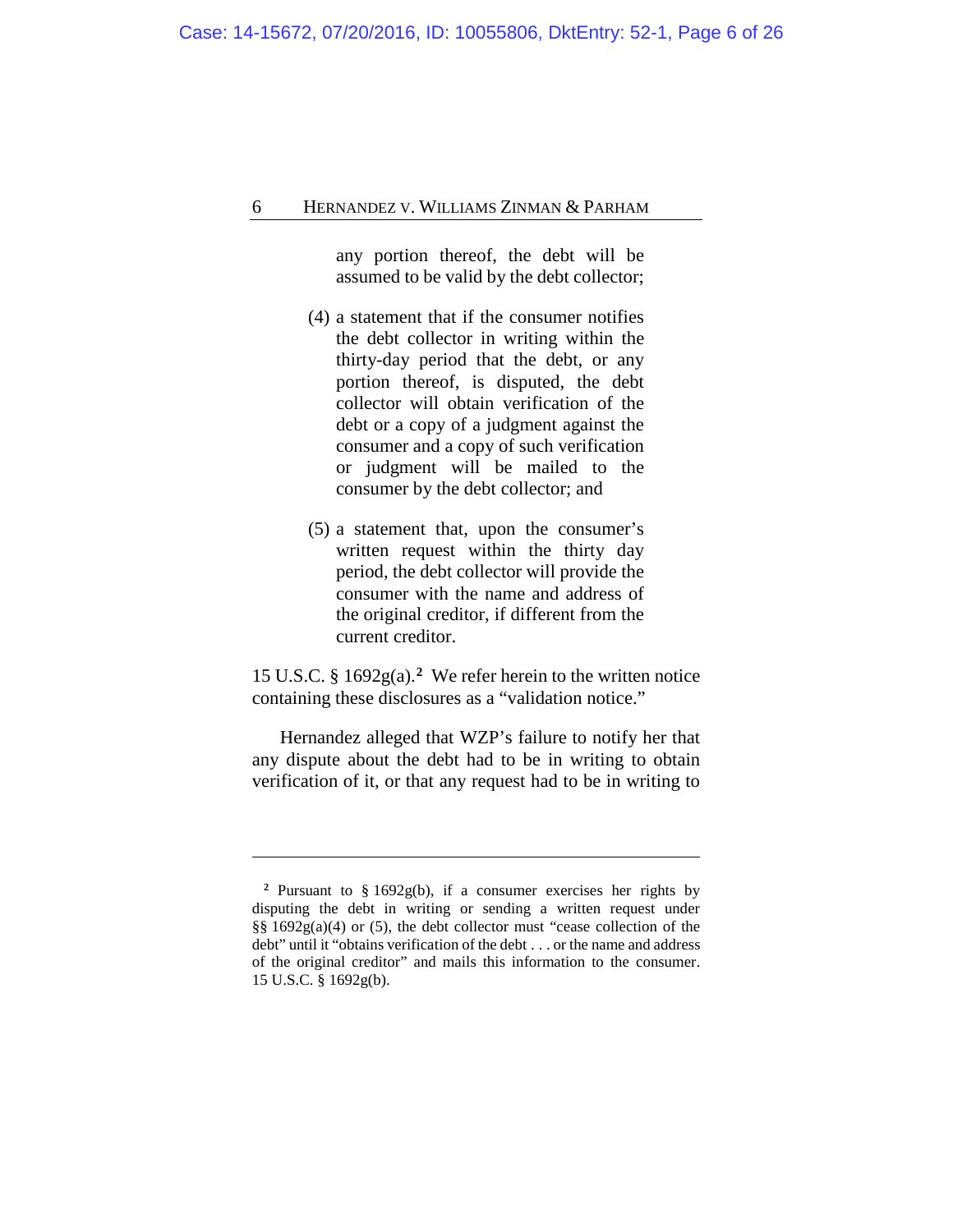obtain the name and address of the original creditor, violated §§  $1692g(a)(4)$  and (a)(5), respectively.

The parties filed cross-motions for summary judgment on Hernandez's FDCPA claims. In its motion, WZP did not address whether its letter lacked the content required by § 1692g(a). Rather, it contended that it was not required to comply with that provision because Thunderbird's March letter was the "initial communication" sent to Hernandez with respect to the debt at issue and therefore the sole communication triggering § 1692g(a)'s requirements. The district court agreed and granted summary judgment in favor of WZP.

Hernandez timely appealed, contending that  $\S 1692g(a)$ imposes the requirement to send a validation notice on each and every debt collector that communicates with a consumer about a given debt.**[3](#page-6-0)**

<span id="page-6-0"></span>**<sup>3</sup>** Hernandez is joined in this interpretation by the Consumer Financial Protection Bureau, which has delegated rulemaking authority under the FDCPA, and the Federal Trade Commission, which shares concurrent authority to enforce the FDCPA with the Bureau. *See* 15 U.S.C. § 1692*l*  (setting forth administrative enforcement and rulemaking authority under the FDCPA); *see also* 12 U.S.C. §§ 5491(a), 5512(b)(1) (establishing the Bureau to regulate the provision of consumer financial products and services and delegating authority to the Bureau to promulgate rules as necessary to administer consumer financial laws). In their brief as amici curiae, these agencies argue that  $\S 1692g(a)$  should be interpreted to apply to WZP's initial communication to Hernandez, and they urge us to defer to their interpretation should we find the statutory text to be ambiguous.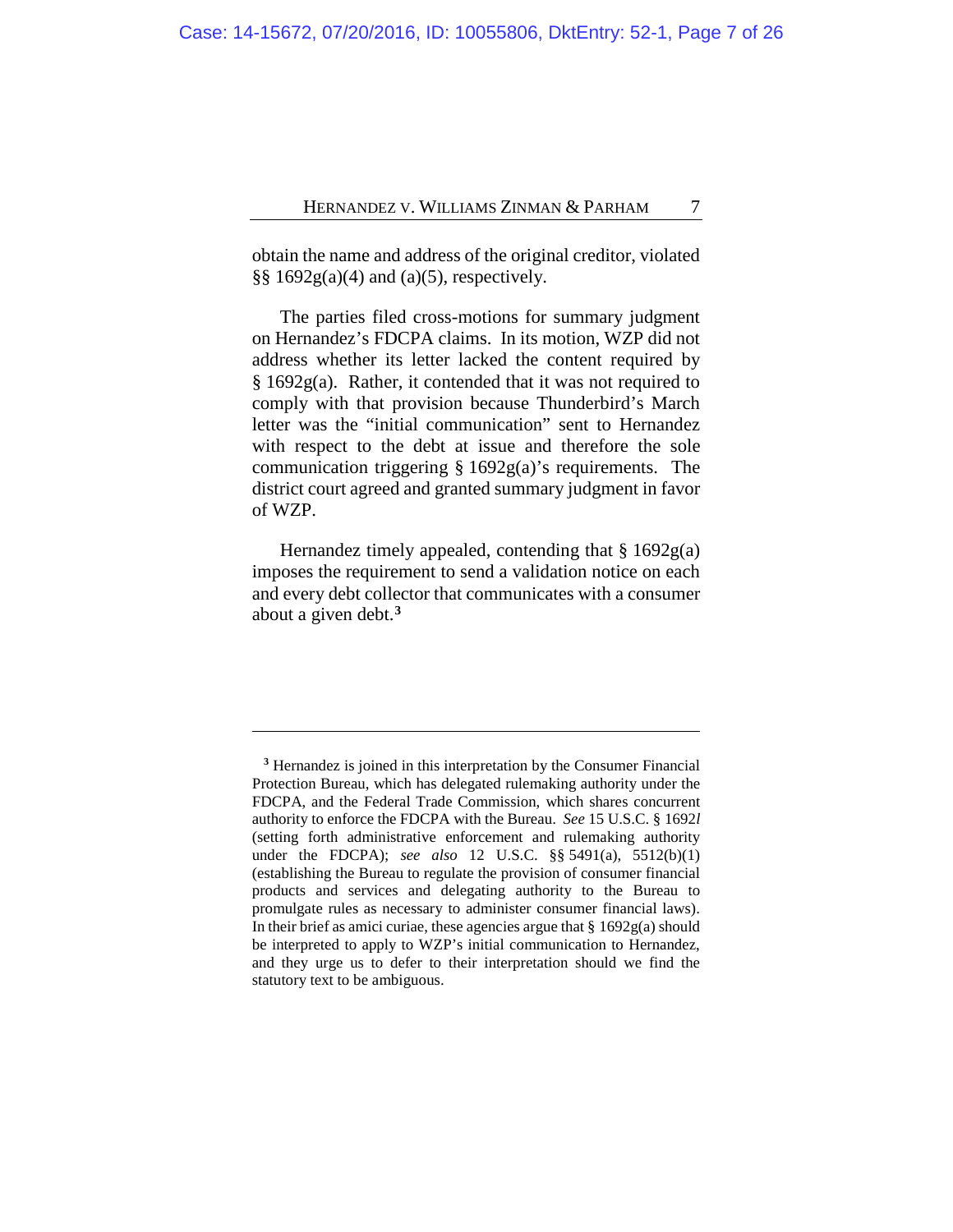II.

We review de novo the district court's interpretation of § 1692g(a), as well as its rulings on cross-motions for summary judgment based on that interpretation. *Clark v. Capital Credit & Collection Servs., Inc.*, 460 F.3d 1162, 1168 (9th Cir. 2006).

## III.

The sole dispute on appeal is whether the phrase "the initial communication" as used in § 1692g(a) refers only to the very first communication sent about a debt or instead to the first communication sent by each and every debt collector that seeks to collect it, including those collectors that take over collection efforts from a prior debt collector. Although this question has divided the district courts, it is an issue of first impression for this court, and it has not yet been addressed in a published opinion by any of our sister circuits.**[4](#page-7-0)**

In answer to this question, we hold that although the sentence in  $\S 1692g(a)$  in which the phrase "the initial communication" appears is ambiguous when read in isolation, when the sentence is read in the context of the FDCPA as a whole and in light of the statute's remedial

<span id="page-7-0"></span>**<sup>4</sup>** Two of our sister circuits declined to apply § 1692g's requirements to a subsequent debt collector, but they did so in unpublished decisions without explaining the basis for their construction of the statute. *See Lee v. Cohen, McNeile & Pappas, P.C.*, 520 F. App'x 649 (10th Cir. 2013) (unpublished); *Oppong v. First Union Mortg. Corp.*, 326 F. App'x 663 (3d Cir. 2009) (per curiam) (unpublished).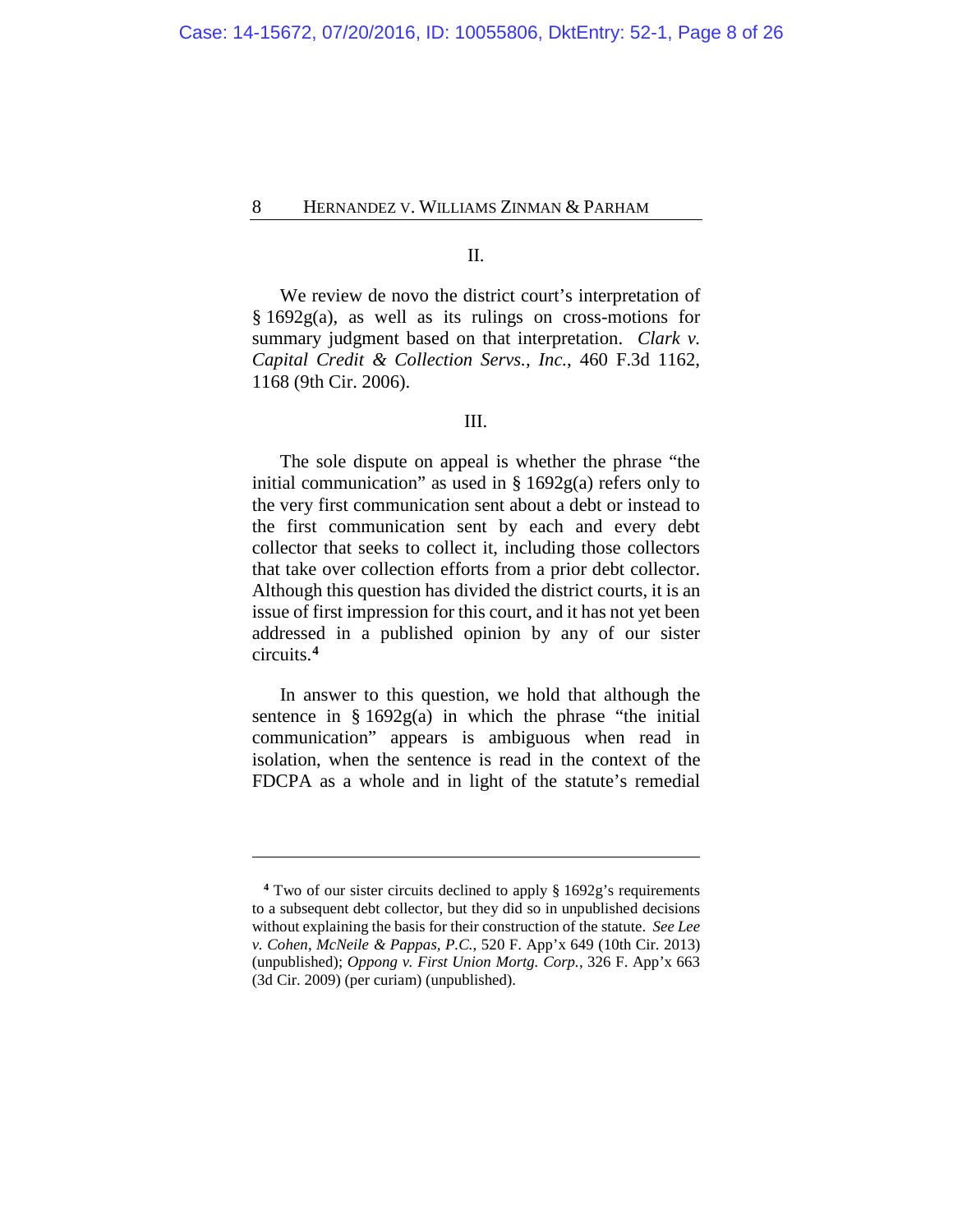purpose, it is clear that the validation notice requirement applies to each debt collector that attempts to collect a debt.

#### A.

In ascertaining the meaning of  $\S$  1692g(a), we begin, as always, with the statutory text. *BedRoc Ltd., LLC v. United States*, 541 U.S. 176, 183 (2004). Because we must "presume that [the] legislature says in a statute what it means and means in a statute what it says there," *id.* (quoting *Conn. Nat'l Bank v. Germain*, 503 U.S. 249, 253–54 (1992)), if we find that the statutory meaning is plain and unambiguous, then our "sole function . . . is to enforce it according to its terms," *United States v. Ron Pair Enters.*, 489 U.S. 235, 241 (1989) (quoting *Caminetti v. United States*, 242 U.S. 470, 485 (1917)).

In deciphering the meaning of a statute, we "do not look at its words in isolation." *Int'l Ass'n of Machinists, Local Lodge 964 v. BF Goodrich Aerospace Aerostructures Grp.*, 387 F.3d 1046, 1051 (9th Cir. 2004). Rather, we determine "[t]he plainness or ambiguity of statutory [text] . . . by reference to the [text] itself, the specific context in which that [text] is used, and the broader context of the statute as a whole." *Ileto v. Glock, Inc.*, 565 F.3d 1126, 1133 (9th Cir. 2009) (all but first alteration and ellipses in original) (quoting *Robinson v. Shell Oil Co.*, 519 U.S. 337, 341 (1997)). To that end, we "pursue consistency not only within a particular provision but also among the provisions of the FDCPA," *Clark v. Capital Credit & Collection Servs., Inc.*, 460 F.3d 1162, 1175 (9th Cir. 2006), in order to produce an understanding of "the statute 'as a symmetrical and coherent regulatory scheme' and to 'fit, if possible, all parts into a harmonious whole,'" *Am. Bankers Ass'n v. Gould*, 412 F.3d 1081, 1086 (9th Cir. 2005) (alteration omitted) (quoting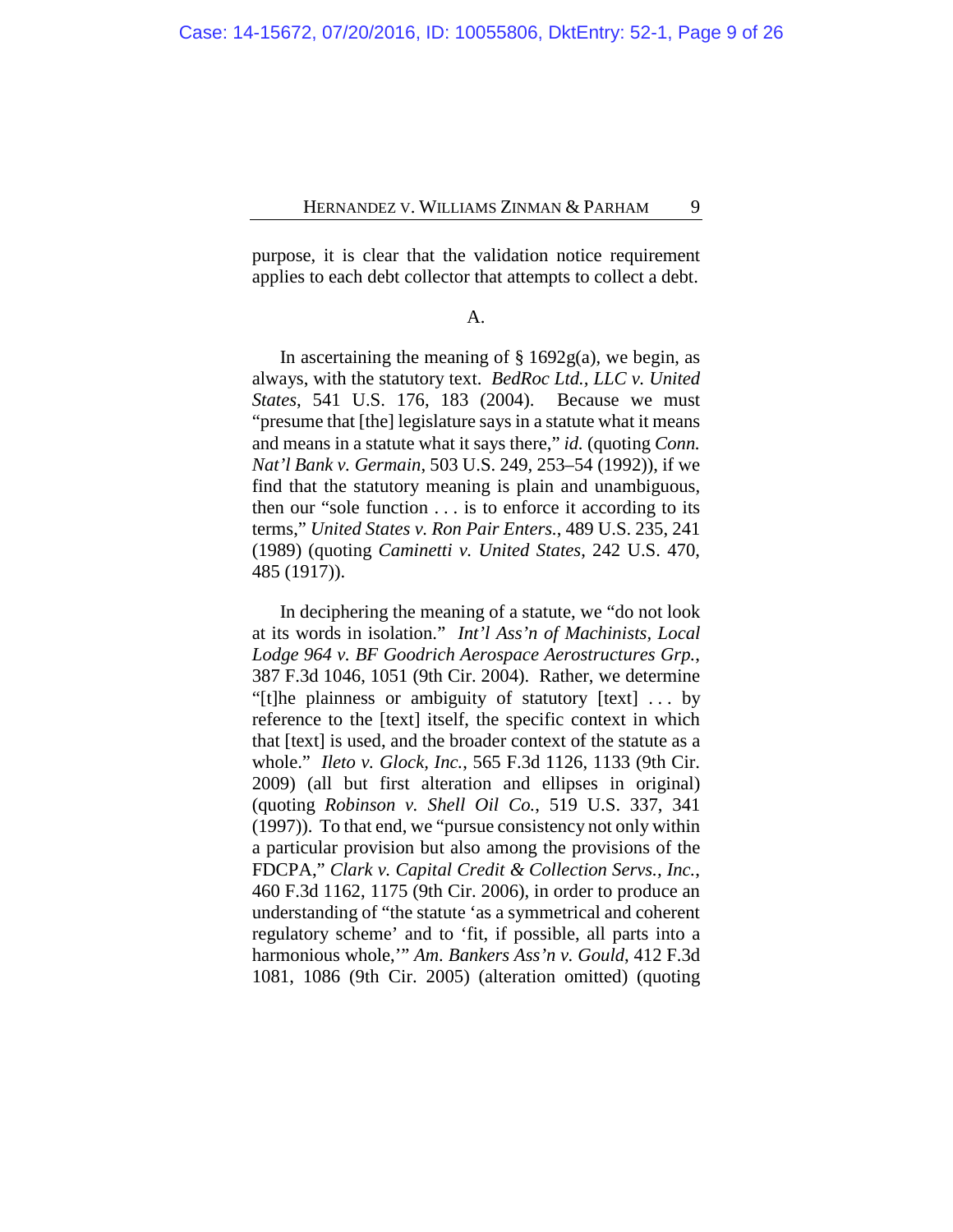*FDA v. Brown & Williamson Tobacco Corp.*, 529 U.S. 120, 133 (2000)).

If the operative text is ambiguous when read alongside related statutory provisions, we "must turn to the broader structure of the Act," *King v. Burwell*, 135 S. Ct. 2480, 2492 (2015), and to its "object and policy[] to ascertain the intent of Congress," *United States v. Real Prop. Located at 475 Martin Lane, Beverly Hills, Cal.*, 545 F.3d 1134, 1141 (9th Cir. 2008) (quoting *United States v. Mohrbacher*, 182 F.3d 1041, 1048 (9th Cir. 1999)); *see also Dolan v. U.S. Postal Serv.*, 546 U.S. 481, 486 (2006) ("Interpretation of a word or phrase depends upon reading the whole statutory text, considering the purpose and context of the statute, and consulting any precedents or authorities that inform the analysis."). "The words of a statute are, of course, dead weights unless animated by the purpose of the statute." *Favish v. Office of Indep. Counsel*, 217 F.3d 1168, 1171 (9th Cir. 2000).

When an examination of "the plain language of the statute, its structure, and purpose" clearly reveals congressional intent, "our 'judicial inquiry is complete.'" *Real Prop.*, 545 F.3d at 1143 (quoting *Campbell v. Allied Van Lines, Inc.*, 410 F.3d 618, 622 (9th Cir. 2005)). But if the plain meaning of the statutory text remains unclear after consulting internal indicia of congressional intent, we may then turn to extrinsic indicators, such as legislative history, to help resolve the ambiguity. *BF Goodrich*, 387 F.3d at 1051–52 (explaining that only if holistic analysis of the statutory text "leaves ambiguity—or, indeed, if it reveals it—may we turn to extrinsic indicia of legislative intent."); *see also Benko v. Quality Loan Serv. Corp.*, 789 F.3d 1111, 1118 (9th Cir. 2015) ("If the statutory text is ambiguous, we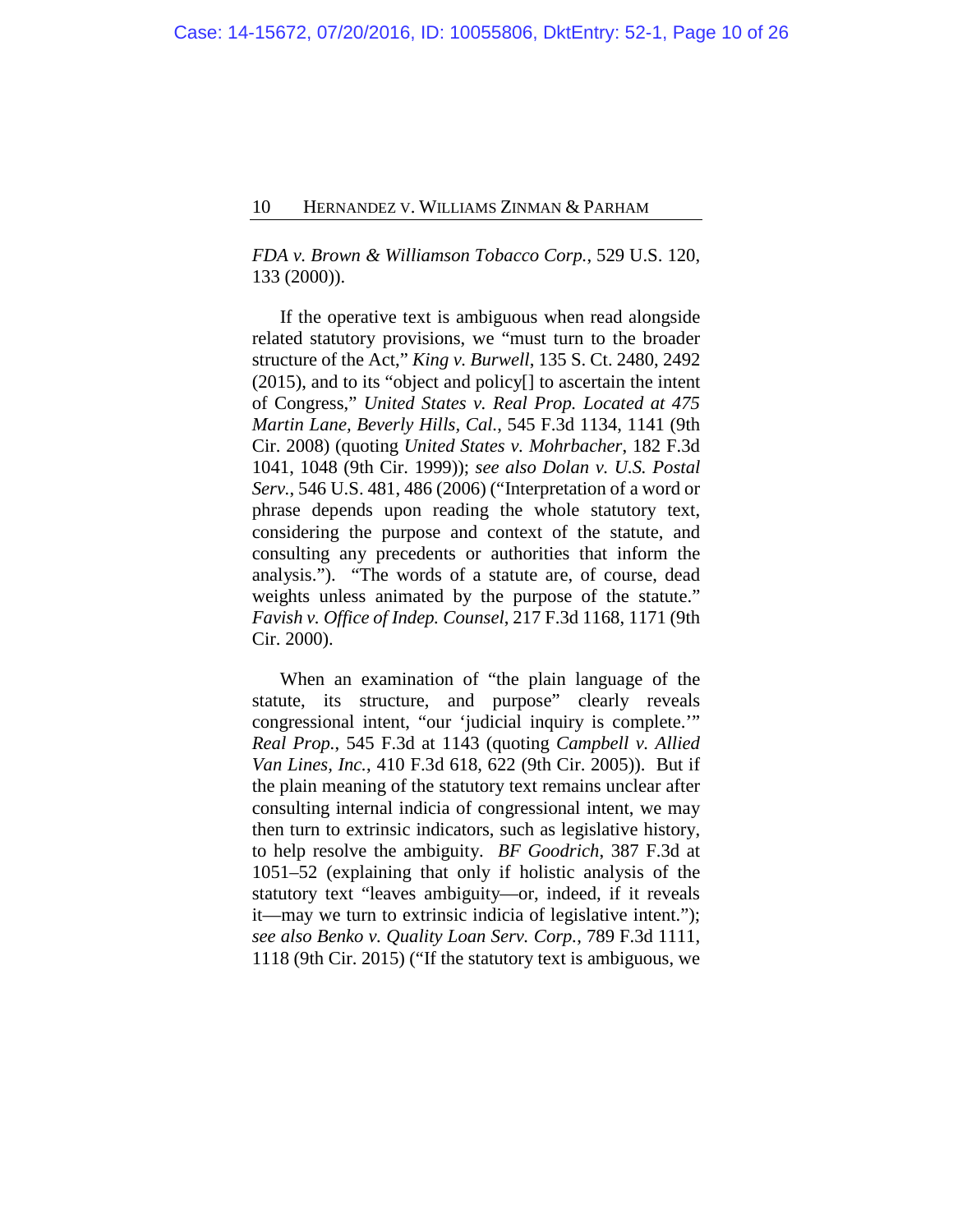employ other tools, such as legislative history, to construe the meaning of ambiguous terms.").

B.

The text of  $\S 1692g(a)$  does not alone reveal which party's interpretation is correct. In the FDCPA, Congress did not define the term "the initial communication" or the word "initial." Congress did define "communication" to mean "the conveying of information regarding a debt directly or indirectly to any person through any medium." 15 U.S.C. § 1692a(2). This definition of "communication" is broad enough to sweep into its ambit both the March letter from Thunderbird and the December letter from WZP.

WZP argues that, regardless of the lack of formal definition in the FDCPA, the meaning of  $\S 1692g(a)$ 's phrase "the initial communication" is clear. WZP contends that by using the definite article "the" preceding "initial communication," Congress plainly contemplated that only *one initial* communication with a debtor about a given debt would trigger the validation notice requirement. According to WZP, under this definition, it was not obligated to send a validation notice because, as the second collector to attempt to collect the debt, it did not send Hernandez the very first (i.e., "*the* initial") communication about the debt.

When the phrase "the initial communication" is viewed in isolation, WZP is correct that the use of "[t]he definite article 'the' instead of the indefinite 'a' or 'an'" preceding initial communication appears to "indicate[] that Congress meant for a single" communication to trigger the validation notice requirement. *Onink v. Cardelucci (In re Cardelucci)*, 285 F.3d 1231, 1234 (9th Cir. 2002); *see also United States v. Barron*, 172 F.3d 1153, 1163 (9th Cir. 1999) (en banc) ("Congress'[s] use of the definite article 'the,' when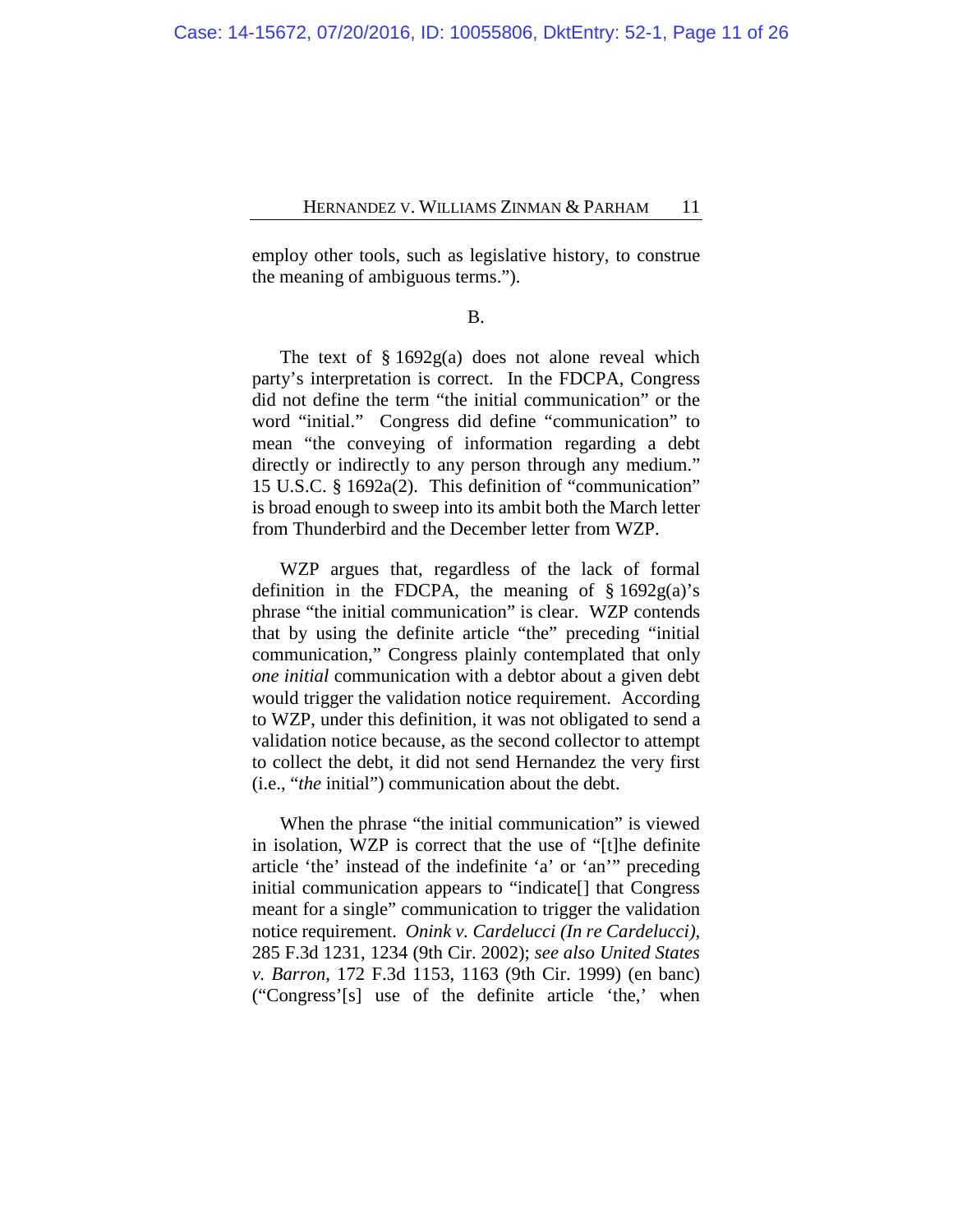referring to 'the judgment,' carries the message that there is one identifiable document."). This is because the definite article "the" "particularizes the subject spoken of," suggesting that Congress meant to refer to a single object (here, a single initial communication). Black's Law Dictionary 1647 (4th ed. 1968) (providing as an example that ""[t]he' house means only one house").

The meaning of the phrase "the initial communication" is less clear, however, when the phrase "the initial communication" is read in conjunction with the phrase "a debt collector" that follows in the same sentence. *Gale v. First Franklin Loan Servs.*, 701 F.3d 1240, 1244 (9th Cir. 2012) (refusing to take a "blindered view of" a statute by construing its language "in isolation"); *see also Sturgeon v. Frost*, 136 S. Ct. 1061, 1070 (2016) ("Statutory language 'cannot be construed in a vacuum.'" (quoting *Roberts v. Sea-Land Servs., Inc.*, 132 S. Ct. 1350, 1357 (2012))). Congress provided that within five days of "*the* initial communication, ... *a* debt collector" must send a validation notice. 15 U.S.C. § 1692g(a) (emphases added). In contrast with its particularization of "initial communication," Congress's use of the indefinite article "a" preceding "debt collector" gives that term "generalizing force," *Gale*, 701 F.3d at 1246 (quoting *In re Cardelluci*, 285 F.3d at 1234), and thus suggests that Congress may have intended to impose the validation notice requirement on *any* debt collector subject to FDCPA requirements. *See* Black's Law Dictionary 3 (4th ed. 1968) (providing that "[t]he article 'a' . . . is often used in the sense of 'any'"); *see also Levi Strauss & Co. v. Abercrombie & Fitch Trading Co.*, 633 F.3d 1158, 1171 (9th Cir. 2011) (explaining that by using "the indefinite article 'a'" in the phrase "a mark or trade name in commerce that is likely to cause dilution," Congress "indicate[d] that *any*  number of unspecified, junior marks may be likely to dilute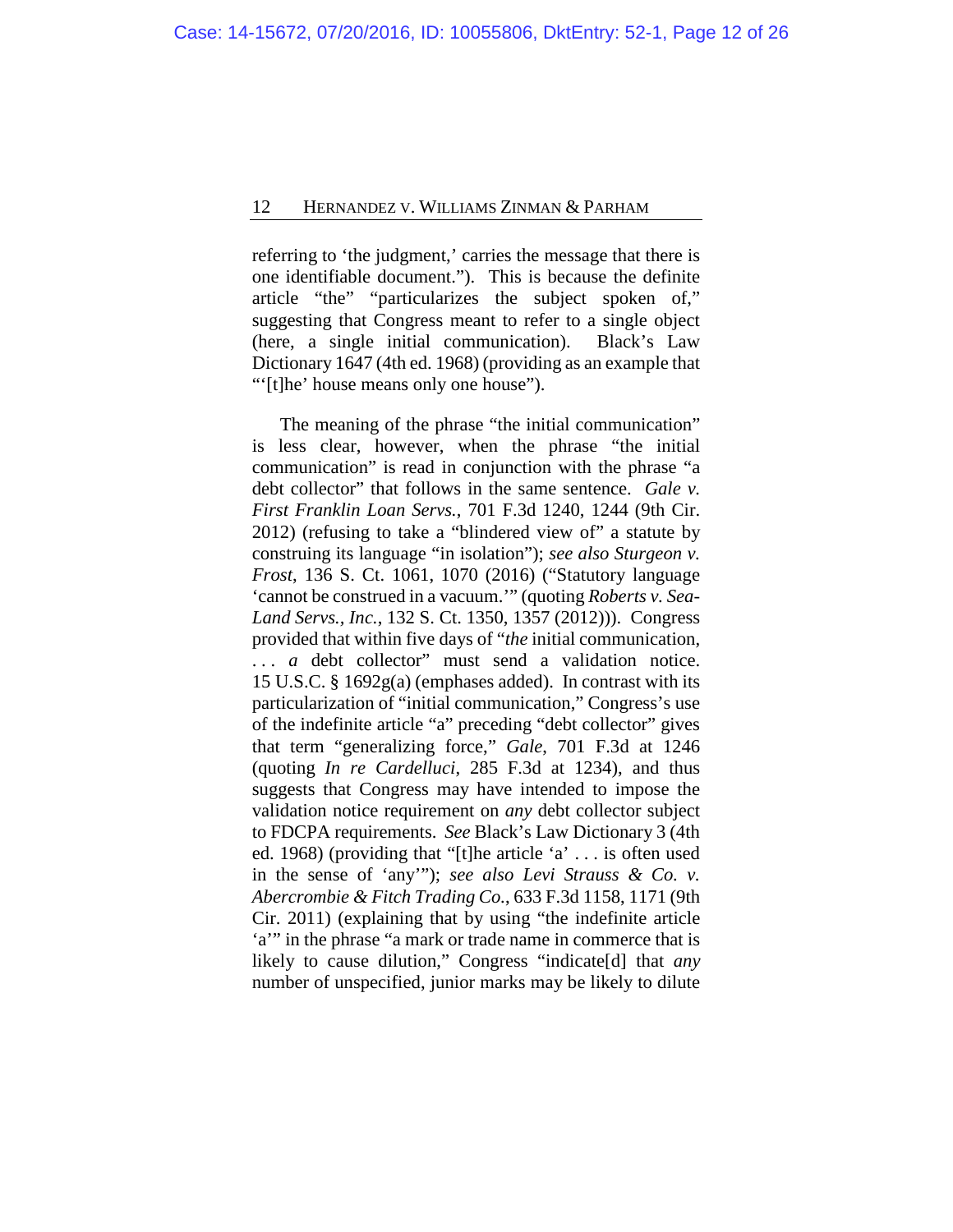the senior mark" (emphasis added) (quoting 15 U.S.C.  $§ 1225(c)$ .

Ultimately, nothing in  $\S 1692g(a)$  limits its application to only the first debt collector that communicates about a debt. At the same time, nothing in the section clarifies whether "the initial communication" refers to the first communication ever sent about the debt or the first communication sent by each and every debt collector seeking to collect it. As WZP argues, Congress's use of the phrase "a debt collector" could mean that whichever debt collector sends the very first communication about a debt must comply with § 1692g. Or, as Hernandez argues, it could mean that each debt collector must comply with § 1692g upon sending *its* first communication about the debt. Either interpretation is consistent with the language of § 1692g(a), and the section is therefore ambiguous when viewed apart from its statutory context.**[5](#page-12-0)** *See Ileto*, 565 F.3d at 1134 (looking to statutory context to clarify ambiguity because the term in question, viewed in isolation, "ha[d] a spectrum of meanings".

C.

Because the text of  $\S 1692g(a)$  is ambiguous when read alone, "we must turn to the broader structure of the [FDCPA]" to determine which initial communication

<span id="page-12-0"></span>**<sup>5</sup>** The operative dictionary definition of "initial" does not clarify this ambiguity. The word "initial" simply means "[t]hat which begins or stands at the beginning." Black's Law Dictionary 923 (4th ed. 1968). In this context, it could demarcate either the first communication ever sent (i.e., the beginning of collection efforts on a given debt) or the first communication sent by each and every debt collector (i.e., the beginning of each individual debt collector's efforts).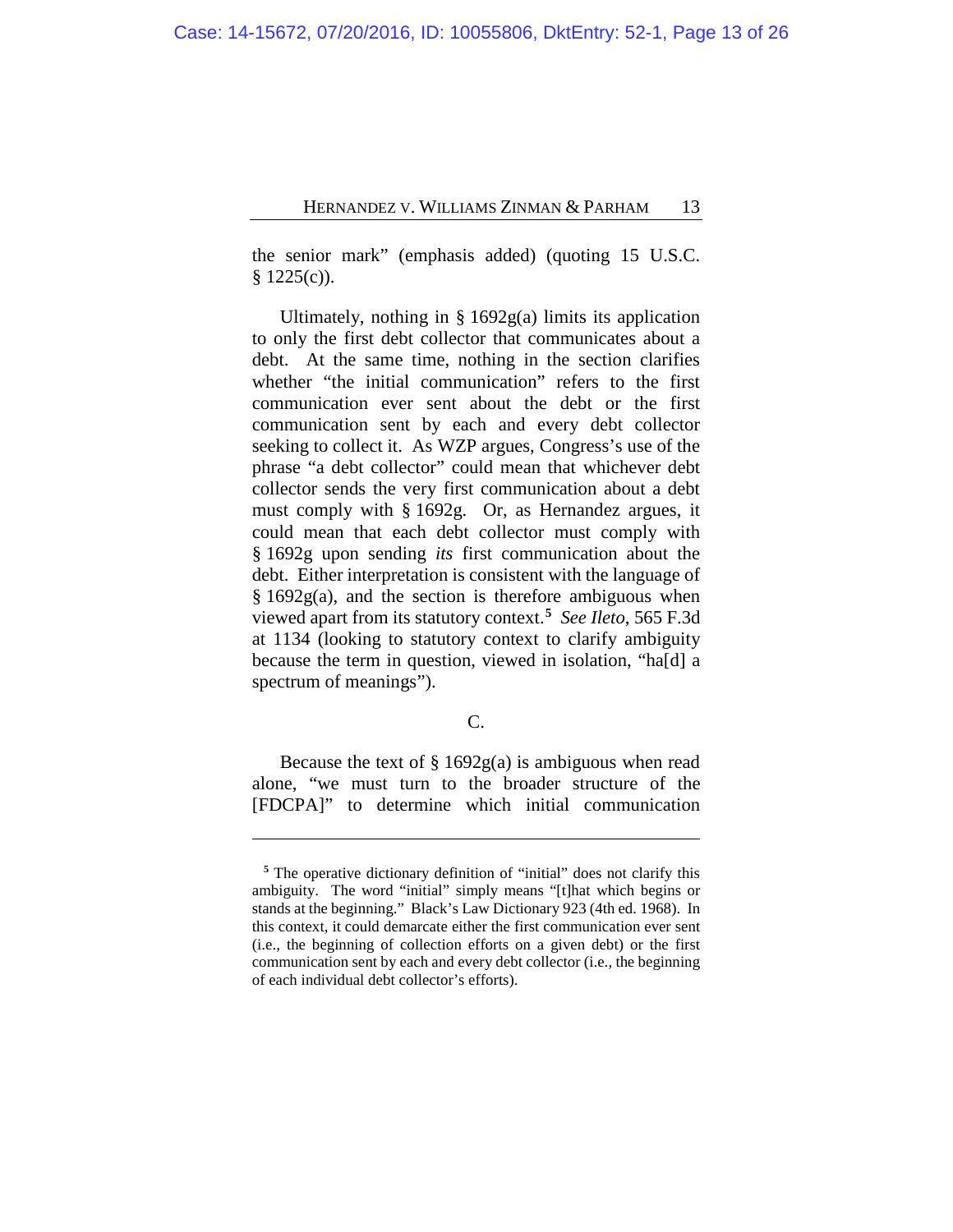triggers the validation notice requirement—the first ever sent or the first sent by any debt collector, whether first or subsequent. *King*, 135 S. Ct. at 2492. "A provision that may seem ambiguous in isolation is often clarified by the remainder of the statutory scheme . . . because only one of the permissible meanings produces a substantive effect that is compatible with the rest of the law." *Id.* (alteration in original) (quoting *United Sav. Ass'n of Tex. v. Timbers of Inwood Forest Assocs., Ltd.*, 484 U.S. 365, 371 (1988)). Viewing the text of § 1692g(a) in the context of the FDCPA as a whole makes clear that the validation notice requirement applies to each debt collector that tries to collect a given debt. This interpretation is the only one that is consistent with the rest of the statutory text and that avoids creating substantial loopholes around both § 1692g(a)'s validation notice requirement and § 1692g(b)'s debt verification requirement—loopholes that otherwise would undermine the very protections the statute provides. *See King*, 135 S. Ct. at 2492–93 (rejecting an interpretation that would create the problem Congress designed the statute to avoid).

Examining the full text of the FDCPA reveals that Congress used the phrase "a debt collector" throughout the statute to impose obligations and restrictions on all debt collectors throughout the entire debt collection process. For instance, the FDCPA:

- regulates the time and place at which "a debt collector" may communicate with a consumer, 15 U.S.C. § 1692c(a);
- bars "a debt collector" from communicating with third-parties about a debt,  $15$  U.S.C.  $\S$  1692c(b);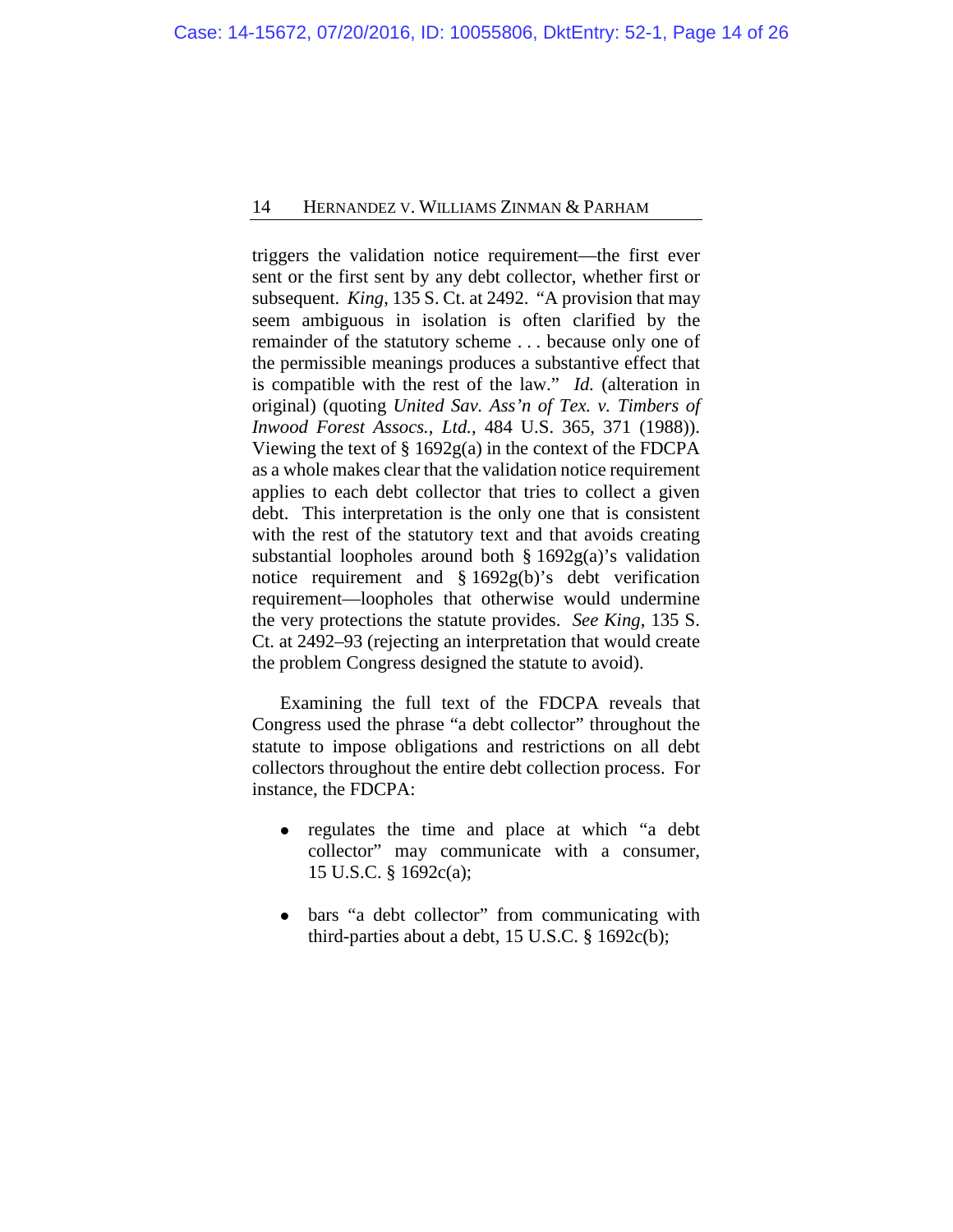- proscribes harassment and abuse by "A debt collector," 15 U.S.C. § 1692d;
- bars "A debt collector" from using "false, deceptive, or misleading representation[s]" in connection with the collection of any debt, 15 U.S.C. § 1692e; and
- prevents "A debt collector" from using "unfair or unconscionable means" to collect a debt, 15 U.S.C. § 1692f.

None of these provisions contains any language suggesting that Congress intended to exempt successive debt collectors from their requirements. And the FDCPA's broad definition of "debt collector" plainly encompasses those persons who take over debt collection efforts from another. *See* 15 U.S.C. § 1692a(6) (defining "debt collector" to include, with specified exceptions, "*any person* . . . who regularly collects or attempts to collect, directly or indirectly, debts owed . . . or due another" (emphasis added)).

Had Congress intended to distinguish between the obligations that attach to initial and subsequent debt collectors, "it would have said so explicitly." *Trs. for Alaska v. U.S. Dep't of Interior*, 919 F.2d 119, 122 (9th Cir. 1990). Instead, Congress made clear the broad reach of these obligations by imposing civil liability on "*any debt collector* who fails to comply with any provision" of the FDCPA. 15 U.S.C. § 1692k(a) (emphasis added).

WZP attempts to show that Congress intended to cabin § 1692g(a)'s requirements to the initial communication sent by the initial debt collector, but those attempts are unavailing. First, WZP argues that Congress's use of the definite article in the phrase "the thirty-day period" in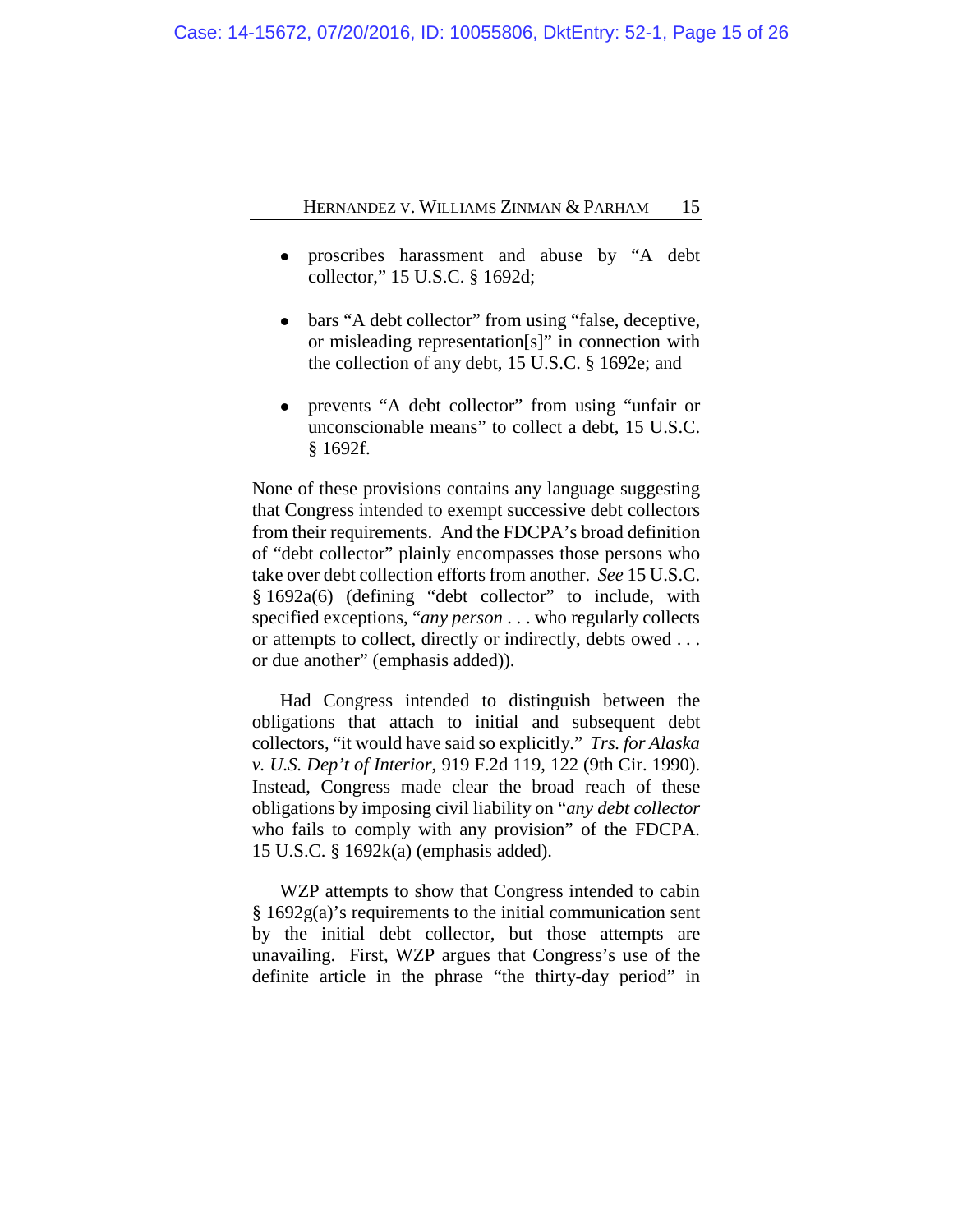subsections (a)(4) and (a)(5) of  $\S 1692g$  demonstrates "that the statute contemplated *one* 'initial communication' and *one* thirty-day period for dispute." WZP's argument is unpersuasive because the phrase "the thirty-date period" must be looked at in relation to subsection (a)(3). In subsection (a)(3), Congress provided that the validation notice must contain "a statement that unless the consumer, within thirty days after receipt of the notice, disputes the validity of the debt, . . . the debt will be assumed to be valid by the debt collector." 15 U.S.C.  $\S 1692g(a)(3)$ . The term "the thirty-day period" logically refers back to the term "thirty days after receipt of the notice" in subsection (a)(3), while "the notice" refers back to the validation notice that must be sent by "a debt collector" following "the initial communication." *See Gale*, 701 F.3d at 1246 (looking at the preceding sentence to determine what was meant by "[t]he use of the definite article" in a statutory provision); *see also*  Oxford English Dictionary 258 (1st ed. 1884) (providing that the word "the" "[m]ark[s] an object as before mentioned or already known, or contextually particularized (e.g. 'We keep a dog. We are all fond of *the* dog.')"); Webster's New Int'l Dictionary of the English Language Unabridged 2368 (3d ed. 1976) (defining "the" as "a function word to indicate that a following noun ... refers to someone or something previously mentioned or clearly understood from the context of the situation  $\langle$  if anyone pays you a dollar for that picture, take [the] dollar>"). Thus, Congress's use of the definite article in the term "the thirty-day period" serves as an internal reference to other statutory subsections, not as an indicator of the total number of dispute periods that Congress intended to provide debtors. Congress's use of the term "the thirty-day period" therefore does not shed light on whether there can be only one notice and one period for dispute.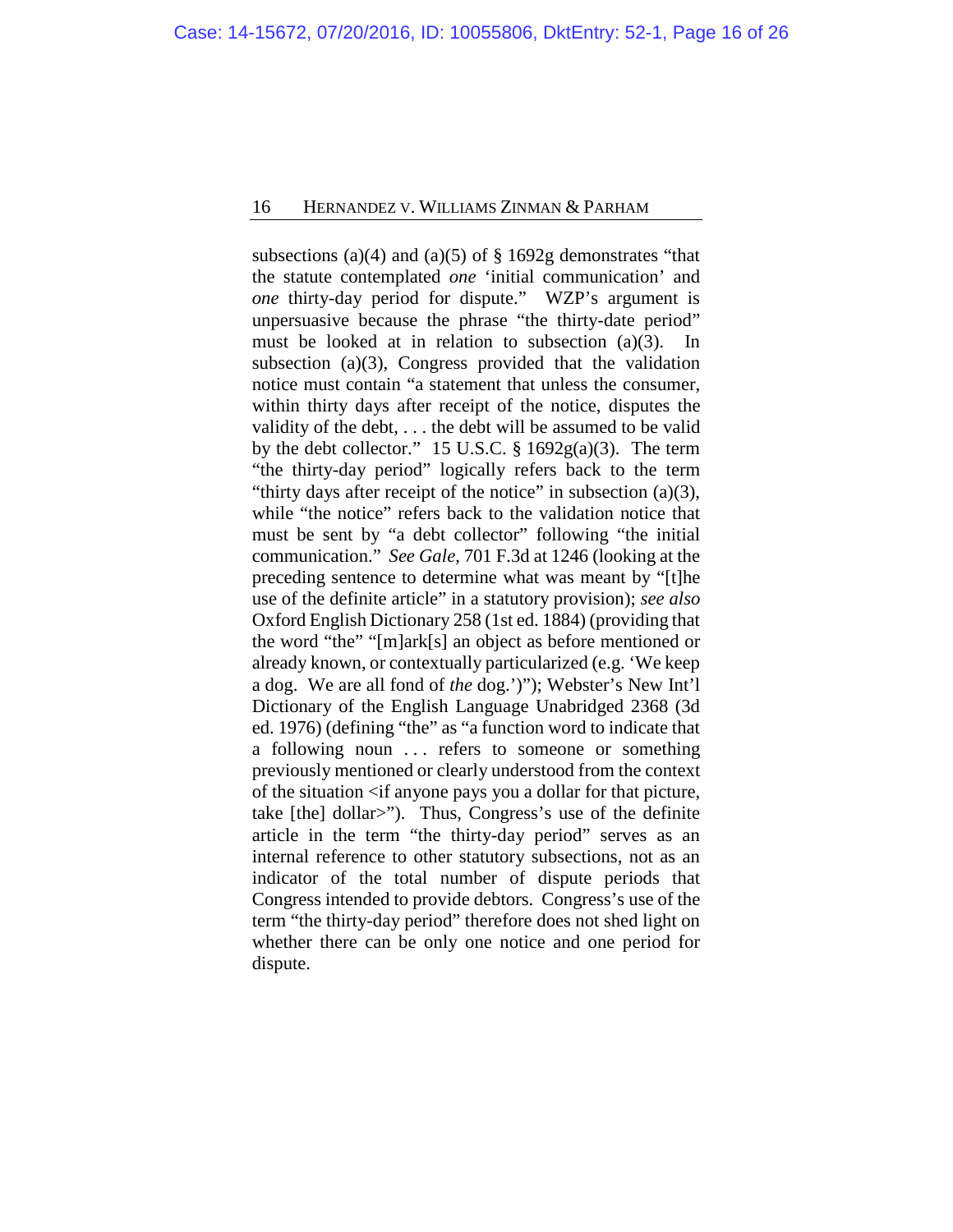Next, WZP contends that Congress's distinction between "the initial written communication" and "subsequent communications" in § 1692e(11)—the only other FDCPA provision that uses a term similar to "the initial communication"—shows that Congress knew how to impose requirements on communications after the first one had that been its intent. Section 1692e(11) prohibits "[a] debt collector" from "fail[ing] to disclose in *the initial written communication* with the consumer . . . that the debt collector is attempting to collect a debt and that any information obtained will be used for that purpose, and [from] fail[ing] to disclose in *subsequent communications*  that the communication is from a debt collector." 15 U.S.C. § 1692e(11) (emphases added). Contrary to WZP's contention, the fact that Congress chose to regulate both "initial" and "subsequent communications" in  $\S 1692e(11)$ in no way suggests that it intended to limit the term "the initial communication" to the first communication ever sent about a debt. Section 1692e(11) can readily be interpreted to regulate the initial and subsequent communications sent by each and every debt collector that communicates about a debt. Indeed, the language of  $§ 1692e(11)$  supports that interpretation because the fact that it plainly differentiates between "initial" and "subsequent" communications suggests Congress knew how to distinguish between initial and subsequent debt collectors had that been its intent. *See United States v. Rojas-Contreras*, 474 U.S. 231, 235 (1985) (discerning from statutory language that Congress "knew how to provide for the computation of time periods under the [Speedy Trial] Act relative to the date of an indictment" and that it would have so provided in the statutory section in question had that been its intent). That Congress chose not to is consistent with the FDCPA's broad imposition of requirements on all debt collectors throughout the lifecycle of a debt.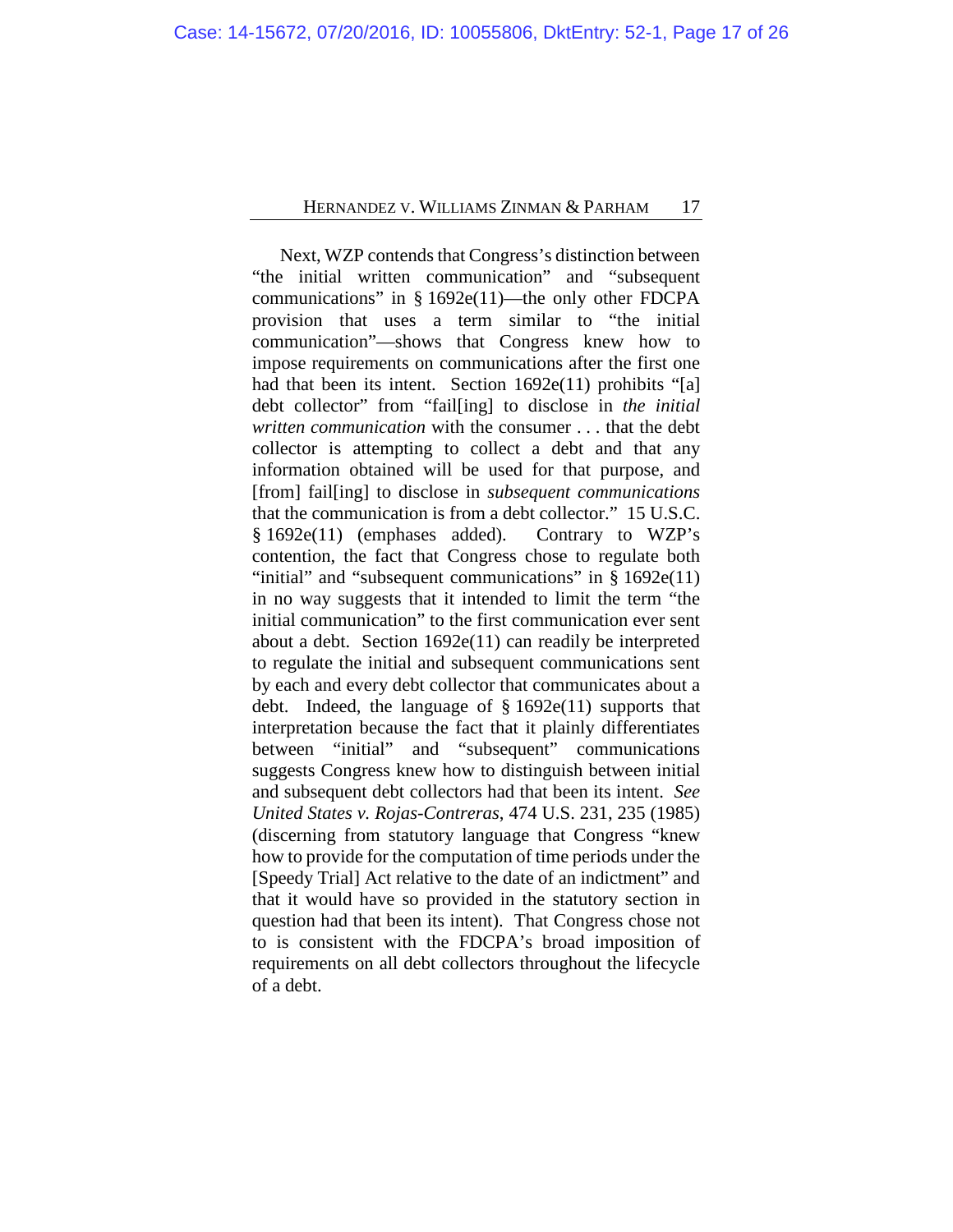WZP's restrictive interpretation that there is only a single "initial communication" about a debt also creates a significant structural problem in the Act. As several district courts have pointed out, restricting the validation notice requirement to the initial debt collector produces a loophole that would, in practice, undermine consumers' efforts to verify their debts and Congress's mandate that collection efforts halt until verification occurs. *See, e.g.*, *Janetos v. Fulton Friedman & Gullace, LLP*, No. 12-C-1473, 2013 WL 791325, at \*5 (N.D. Ill. Mar. 4, 2013); *Stair ex rel. Smith v. Thomas & Cook*, 254 F.R.D. 191, 197 (D. N.J. 2008); *Turner v. Shenandoah Legal Grp.*, No. 3:06-CV-045, 2006 WL 1685698, at \*11 (E.D. Va. June 12, 2006)*.* "Congress'[s] intent in enacting § 1692g was to provide an alleged debtor with 30 days to question and respond to the initial communication of a collection agency." *Camacho v. Bridgeport Fin. Inc.*, 430 F.3d 1078, 1082 (9th Cir. 2005). Once a consumer disputes the validity of an alleged debt or requests information about the original creditor in writing in response to a debt collector's validation notice, the debt collector must "cease collection of the debt" until verification has been provided. 15 U.S.C. § 1692g(b). But nothing in the statute prevents the debt collector from passing the debt on to a subsequent debt collector in lieu of responding to the verification demand. This is so because § 1692g(b) gives a debt collector a choice upon receiving a request for validation: "the collector 'may provide the requested validations and continue [its] debt collection activities, or it may cease all collection activities.'" *Guerrero v. RJM Acquisitions LLC*, 499 F.3d 926, 940 (9th Cir. 2007) (per curiam) (alteration omitted) (quoting *Jang v. A.M. Miller & Assocs.*, 122 F.3d 480, 483 (7th Cir. 1997)). If a debt collector determined that collecting on a debt was "not worth the effort," the collector would be at liberty to "sell the account." *Id.* And if the collector did sell the debt,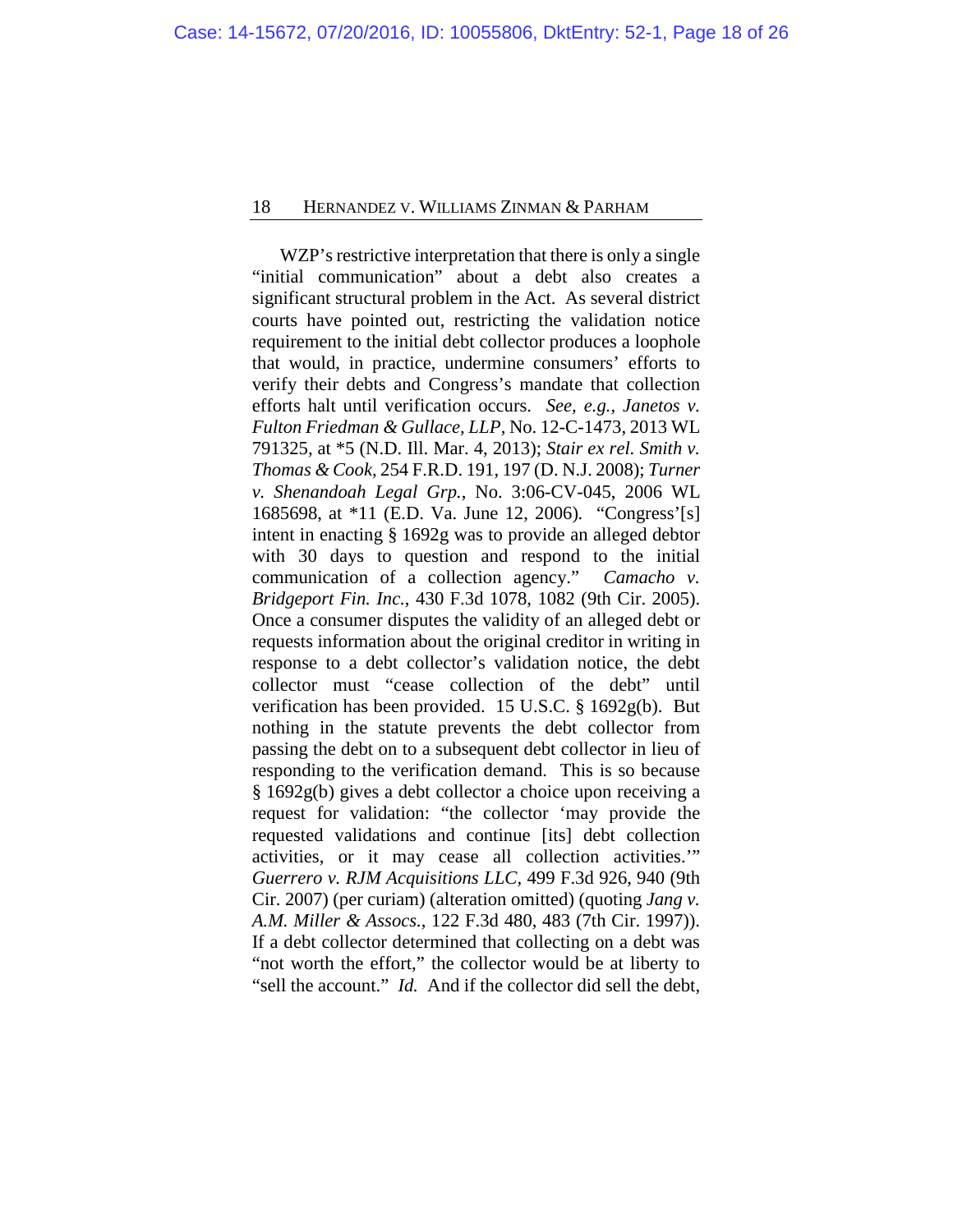the debt collector that purchased it, on WZP's reading, would be permitted to collect free from § 1692g's strictures, and the consumer would be effectively unable to obtain the information necessary to verify or dispute her debt. Such a loophole would render § 1692g almost a nullity, and we therefore decline to endorse WZP's interpretation. *See N.Y. State Dep't of Soc. Servs. v. Dublino*, 413 U.S. 405, 419–20 (1973) ("We cannot interpret federal statutes to negate their own stated purposes.").

WZP argues that this loophole could be closed by other provisions of the FDCPA. That argument is not persuasive. Although WZP cites a range of FDCPA provisions, it fails to explain how any of them would allow a consumer to verify and effectively dispute a passed-on debt. Congress must have believed that those other provisions were not sufficient; otherwise, it would not have separately enacted the validation notice and debt verification requirements. Indeed, the implication of WZP's argument is that § 1692g is superfluous. We decline to interpret the Act in a way that renders one of its central consumer-protective provisions inoperative. *See TRW, Inc. v. Andrews*, 534 U.S. 19, 31 (2001) ("It is 'a cardinal principle of statutory construction' that 'a statute ought, upon the whole, to be so construed that, if it can be prevented, no clause, sentence, or word shall be superfluous, void, or insignificant.'" (quoting *Duncan v. Walker*, 533 U.S. 167, 174 (2001))).

WZP also predicts that the loophole would be closed by judicial interpretation. It contends that courts faced with the loophole would likely hold that any subsequent debt collector found to be in privity with a previous collector must itself halt collection efforts until verifying the debt. That argument is flawed in several respects. First, it presumes the existence of a privity relationship between the collectors.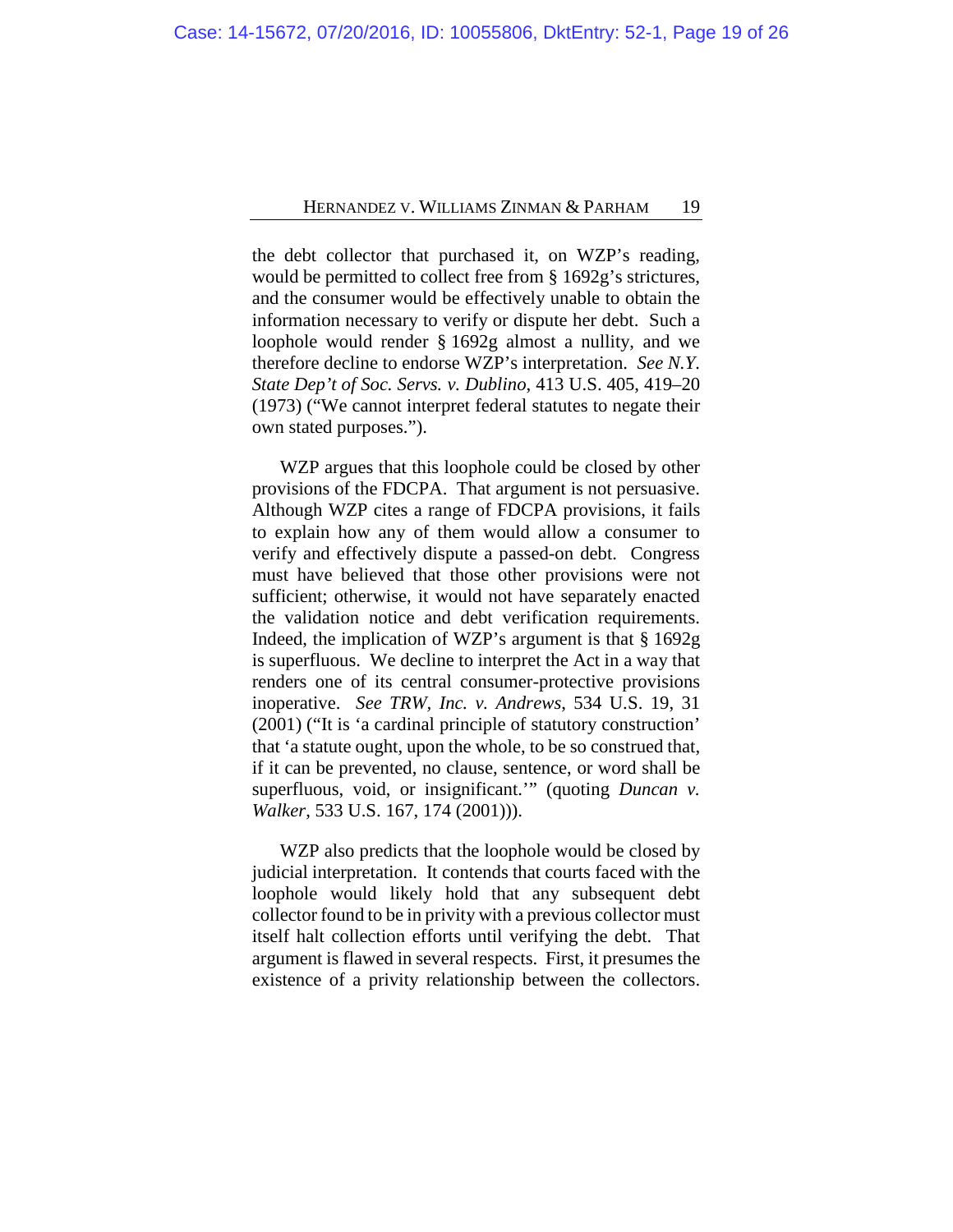Even if WZP is correct that a subsequent debt collector must respect any dispute received by a previous one with which it is in privity, this proposition provides no assistance when a privity relationship between the initial and subsequent collectors does not exist. Furthermore, WZP points to no interpretation of any provision in the Act that would require courts to hold that subsequent collectors must respect disputes received by prior ones. We know of no statutory interpretation principle that would allow us to interpret a statute in a manner that creates a nonsensical loophole just because courts might be able to apply a common law principle to close the loophole in a subset of cases. Rather than resorting to speculative stopgaps, we adopt the interpretation that itself maintains the Act's intrinsic structural integrity.**[6](#page-19-0)**

<span id="page-19-0"></span>**<sup>6</sup>** WZP's interpretation that only the very first communication about a given debt triggers the validation notice requirement causes additional problems if that first communication comes from the original creditor rather than a debt collector. A creditor's letter to a debtor appears to fall within the FDCPA's broad definition of a "communication." 15 U.S.C. § 1692a(2) (defining "communication" as "the conveying of information regarding a debt directly or indirectly to any person through any medium"). Because "a 'creditor' is not a 'debt collector' under the FDCPA," *Rowe v. Educ. Credit Mgmt. Corp.*, 559 F.3d 1028, 1031 (9th Cir. 2009) (citing 15 U.S.C. § 1692a(6)(A)), however, the creditor is not required to send a validation notice following that initial communication. As a consequence, it is possible that under WZP's interpretation, no one would be required to send the consumer a validation notice if the original creditor were the first entity to communicate about the debt, because the sole "initial communication" triggering the validation notice requirement would have been sent by an entity exempt from the Act's requirements. Our interpretation of the statute avoids this problem because each debt collector would be required to send a validation notice with its own first communication about the debt irrespective of whether the original creditor previously communicated about the debt.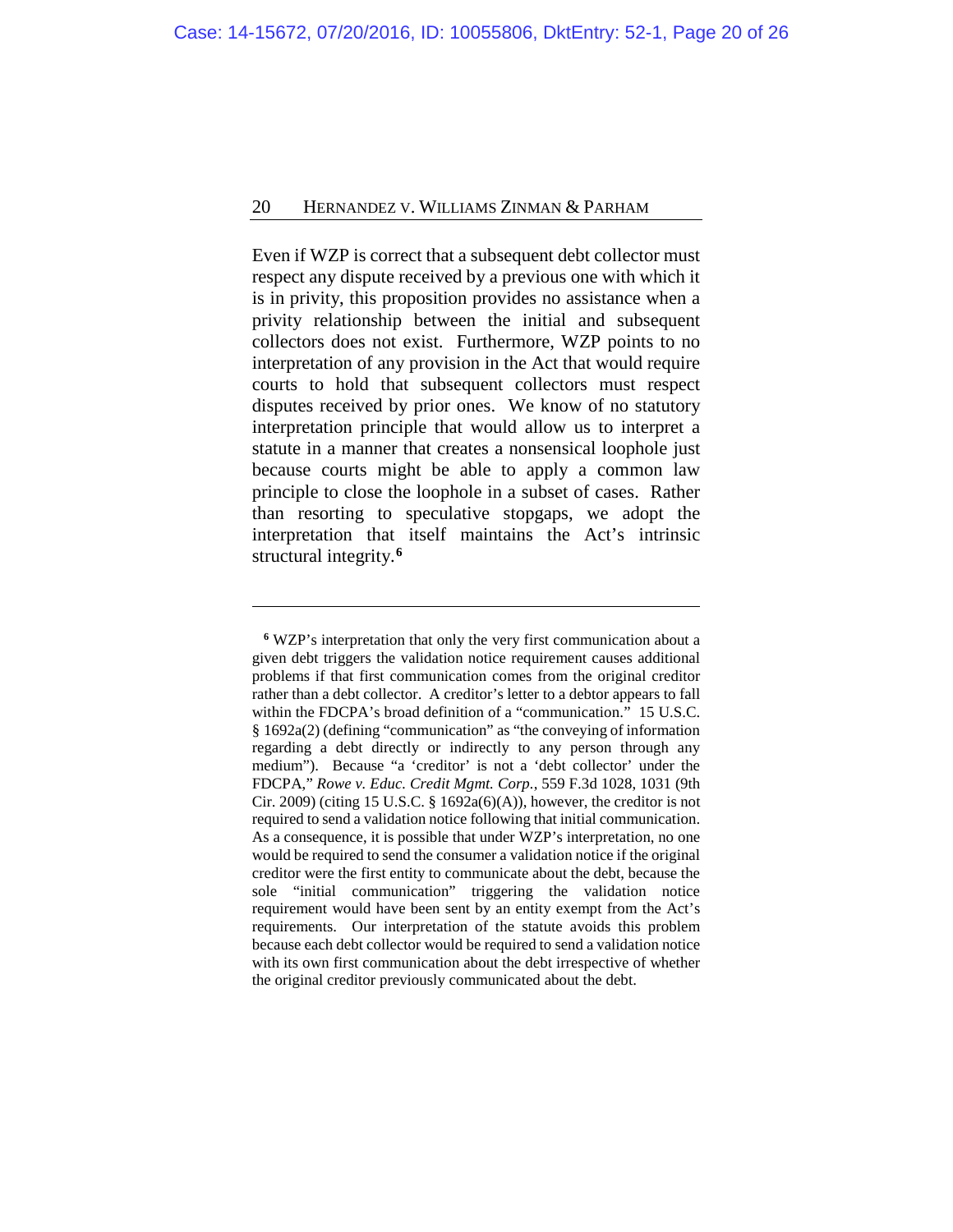D.

Interpreting "the initial communication" to refer to the first communication by any debt collector is also more in keeping with the FDCPA's declared purpose of protecting consumers from abusive debt collection practices. Congress enacted the FDCPA in 1977 against a backdrop of "abundant evidence of the use of abusive, deceptive, and unfair debt collection practices by many debt collectors." 15 U.S.C. § 1692(a). As the Act itself states, Congress's goal was "to eliminate abusive debt collection practices by debt collectors, to insure that those debt collectors who refrain from using abusive debt collection practices are not competitively disadvantaged, and to promote consistent State action to protect consumers against debt collection abuses." 15 U.S.C. § 1692(e). As a "broad remedial statute," *Gonzales v. Arrow Fin. Servs., LLC*, 660 F.3d 1055, 1060 (9th Cir. 2011), the FDCPA must be liberally construed in favor of the consumer in order to effectuate this goal of eliminating abuse. *See Clark*, 460 F.3d at 1176; *accord Johnson v. Riddle*, 305 F.3d 1107, 1117 (10th Cir. 2002) ("Because the FDCPA . . . is a remedial statute, it should be construed liberally in favor of the consumer.").

Contrary to WZP's arguments, the remedial purpose of the FDCPA is furthered by giving consumers updated information about their debts and renewed opportunities to verify them as the debts change hands. Each time a debt is resold between collectors, information about the debt may be lost and misinformation introduced. *See* Fed. Trade Comm'n, *The Structure and Practices of the Debt Buying*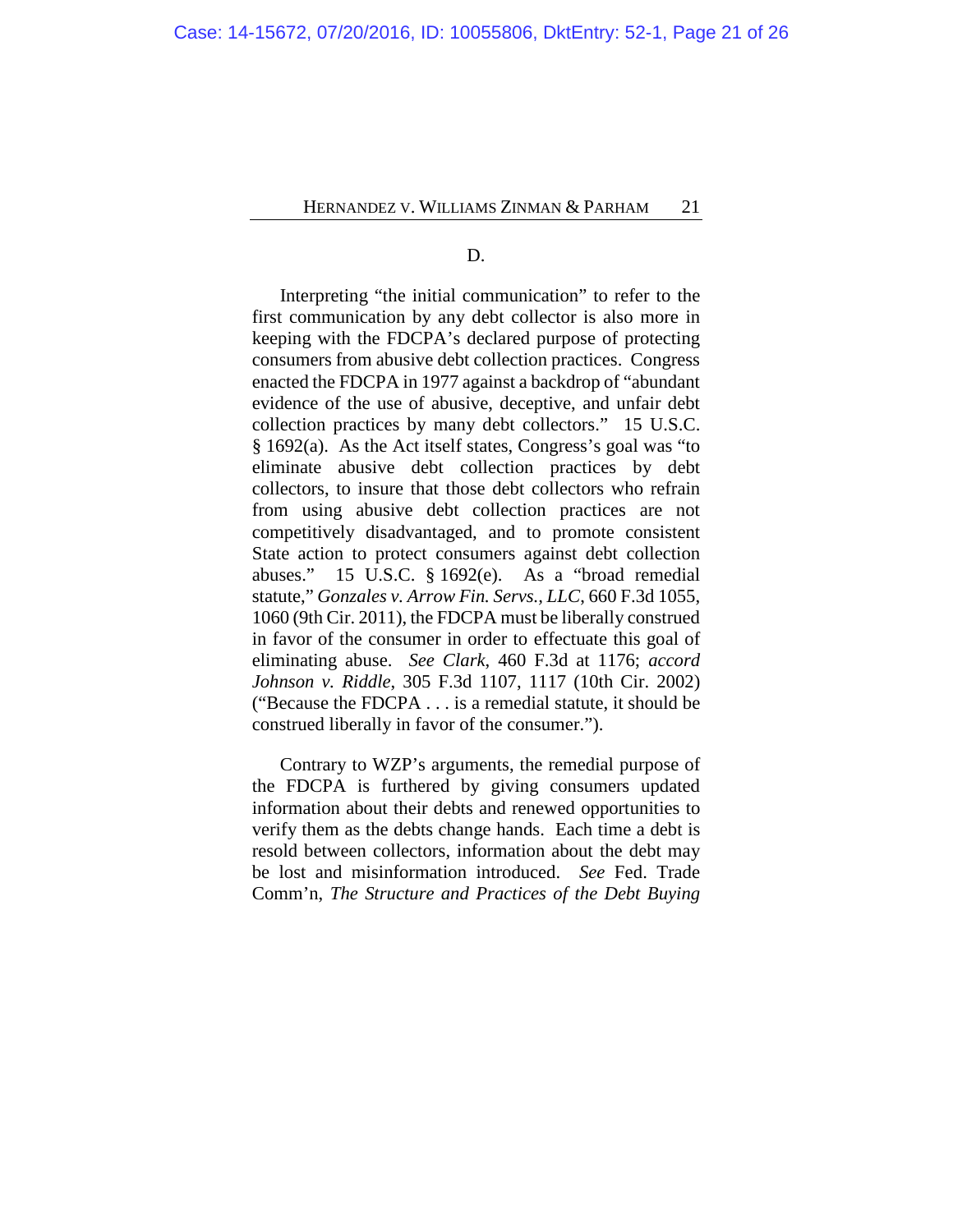*Industry* 42 (2013)**[7](#page-21-0)** ("[T]he information that collectors have about these debts may become less accurate over time, making it more likely that collectors will seek to recover from the wrong consumer, recover the wrong amount, or both."). Records of consumers' disputes are among the information that may be lost in transfer. *See* Gov't Accountability Office, *Credit Cards—Fair Debt Collection Practices Act Could Better Reflect the Evolving Debt Collection Marketplace and Use of Technology* 44 (2009)**[8](#page-21-1)** (explaining that "important account information—such as results of disputed account investigations . . . —may not always be transferred to debt buyers"). As a consequence, the likelihood that a debt collector will seek to collect from the wrong consumer or in the wrong amount increases as the debt is resold. And the corresponding need for collectors to inform consumers of their validation rights and to respond to requests for verification becomes more acute as the debt changes hands. WZP is therefore incorrect when it argues that there is no salutary benefit to be gained by requiring each successive debt collector to send a new validation notice with its first communication.

Restricting the validation notice obligation to the first communication by the first debt collector would also restrict consumers' ability under § 1692g(b) to dispute the validity of their debts, obtain information to verify them, and protect themselves against the collection of invalid debts. This is because the rights provided under § 1692g(b) can only be

**<sup>7</sup>** *Available at* http://www.ftc.gov/sites/default/files/documents/ reports/structure-and-practices-debt-buyingindustry/debtbuyingreport.pdf.

<span id="page-21-1"></span><span id="page-21-0"></span>**<sup>8</sup>** *Available at* http://www.gao.gov/new.items/d09748.pdf.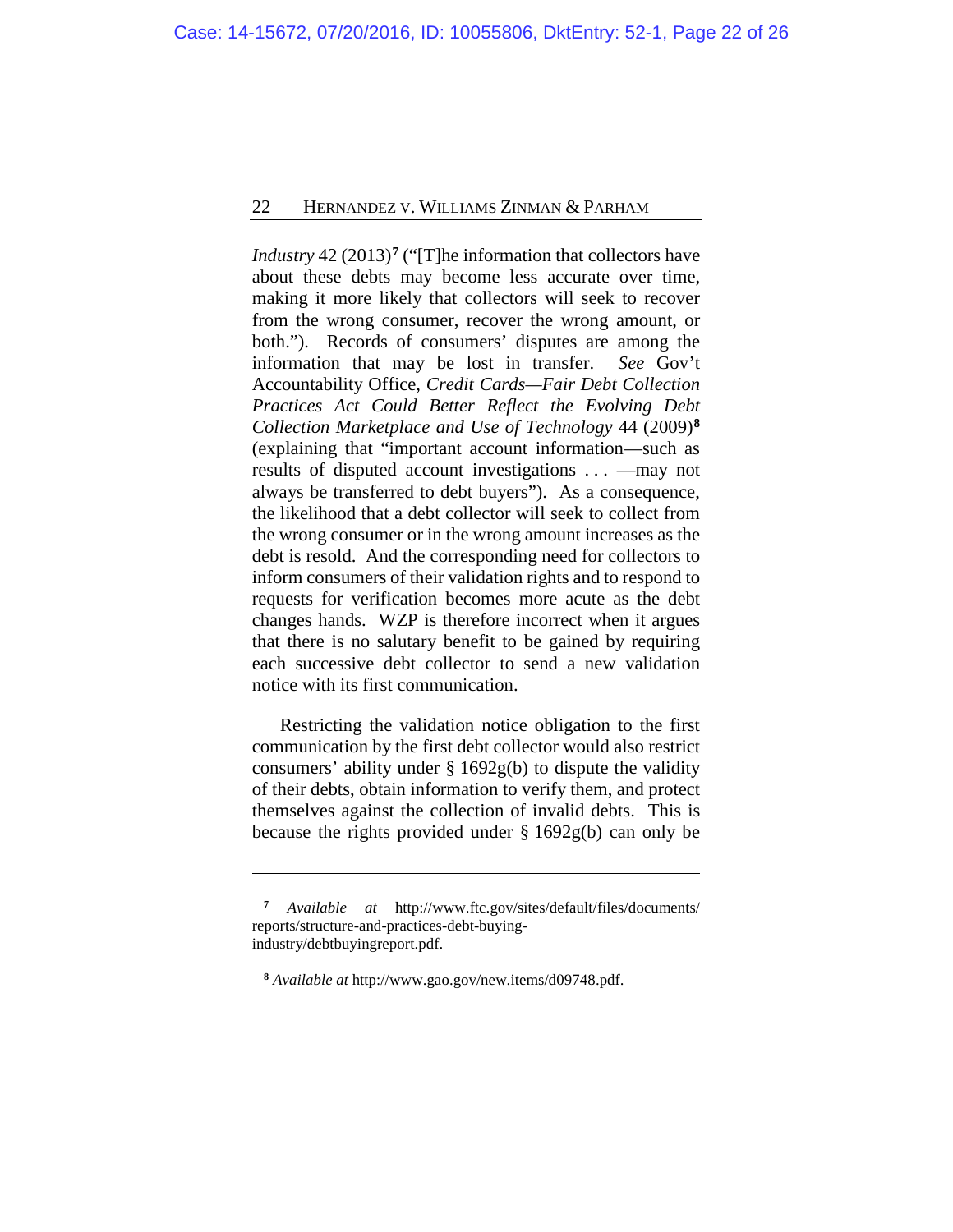exercised during the thirty-day period provided under § 1692g(a) and linked to "the initial communication" as used in that provision. *See* 15 U.S.C. § 1692g(b) (setting forth the consumer's rights upon notifying "the debt collector in writing within the thirty-day period described in subsection (a)"). WZP's interpretation would consequently restrict consumers to a single window of opportunity to halt collection efforts in order to verify their debts. That window would be of no assistance to a consumer who later suspects she is being improperly dunned by a misinformed successive collector.

We decline to read the Act in a way that is antithetical to Congress's express intent to protect consumers from abusive debt collection practices.

## E.

Because Congress's intent to require each debt collector to send a validation notice with its initial communication is clear from the statutory text, we believe it is unnecessary to resort to external sources to interpret § 1692g(a). *See BF Goodrich*, 387 F.3d at 1051–52. But to the extent that any ambiguity remains, the external indicia of Congress's intent eliminate it.

The Senate Report's description of the validation notice provision suggests that Congress intended it to apply to each debt collector's first communication. The Report provides that "[a]fter initially contacting a consumer, a debt collector must sen[d] him or her written notice" with the required information. S. Rep. No. 95-382, 95th Cong. 1st Sess. 4 (1977). The Senate Report's use of the prepositional phrase "[a]fter initially contacting a consumer"—along with the use of "a" before "debt collector"—removes any doubt created by  $\S$  1692g(a)'s use of the definite article "the" to qualify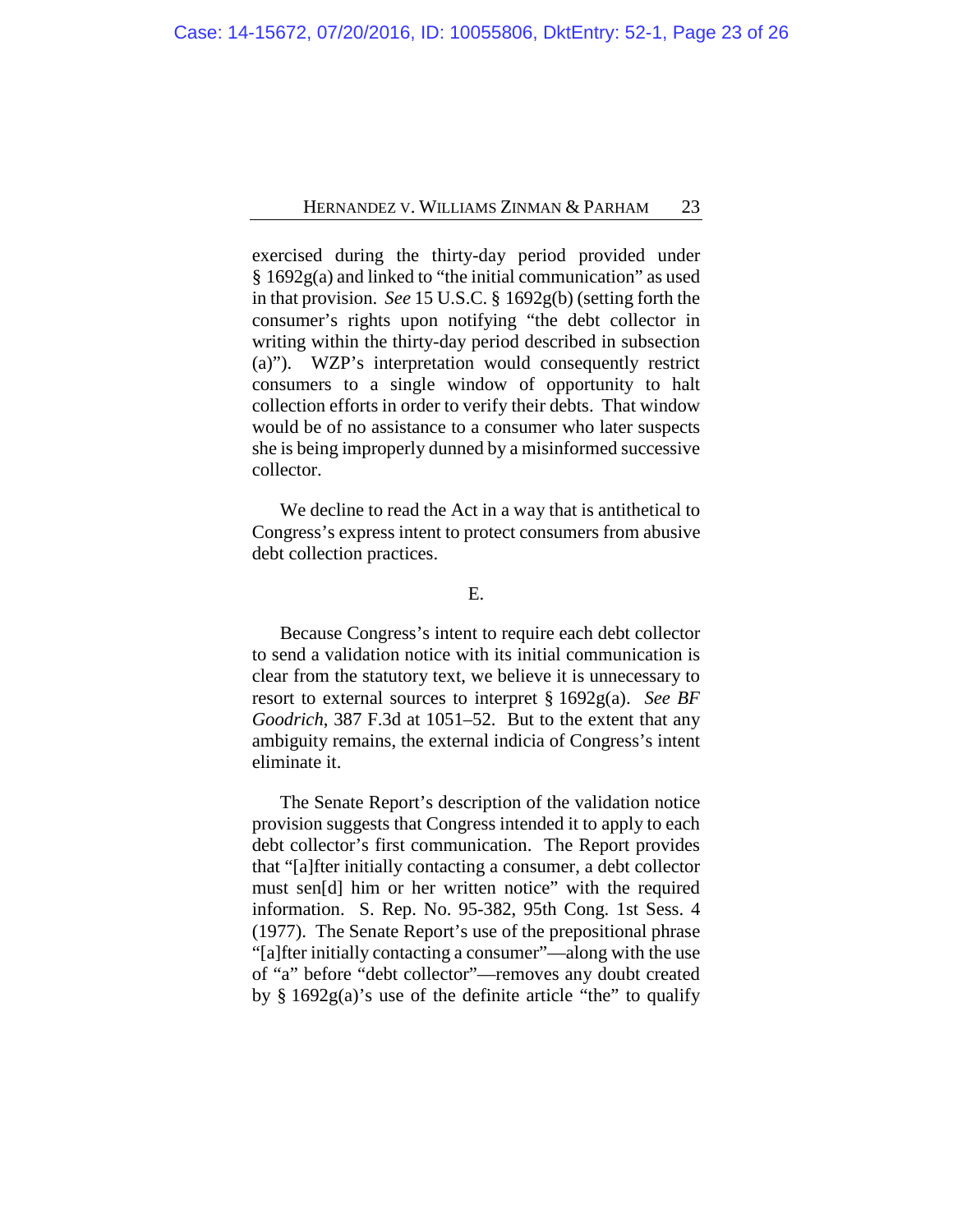"initial communication" by making clear that a debt collector's validation notice obligation attaches after it "initially contact[s] a consumer." Construing "the initial communication" to exclude initial communications by subsequent debt collectors would conflict with this expression of legislative intent.

Consistent with the FDCPA's remedial nature, the legislative history also shows that Congress's sole goal in enacting § 1692g(a) was consumer protection. The Senate Report projected that § 1692g would "eliminate the recurring problem of debt collectors dunning the wrong person or attempting to collect debts which the consumer has already paid." S. Rep. No. 95-382 at 4. Calling it a "significant feature" of the FDCPA, *id.*, Congress "added the validation of debts provision specifically to ensure that debt collectors gave consumers adequate information concerning their legal rights," *Swanson v. S. Or. Credit Serv., Inc.*, 869 F.2d 1222, 1225 (9th Cir. 1989) (per curiam) (citing S. Rep. No. 95-382 at 4). Nothing in this legislative history suggests that Congress thought consumers needed less protection from successive debt collectors or less information as their debts passed from hand to hand.

Congress also gave no indication that anything in § 1692g was intended to minimize the burden that the validation notice requirement would impose on debt collectors. To the contrary, Congress appeared to believe that the validation requirement would impose no burden at all. The Senate Report stated that requiring debt validation would "not result in additional expense or paperwork" because "the current practice of most debt collectors is to send similar information to consumers." S. Rep. No. 95-382 at 4. Requiring all debt collectors (without differentiation as to their initial or successive status) to send the same required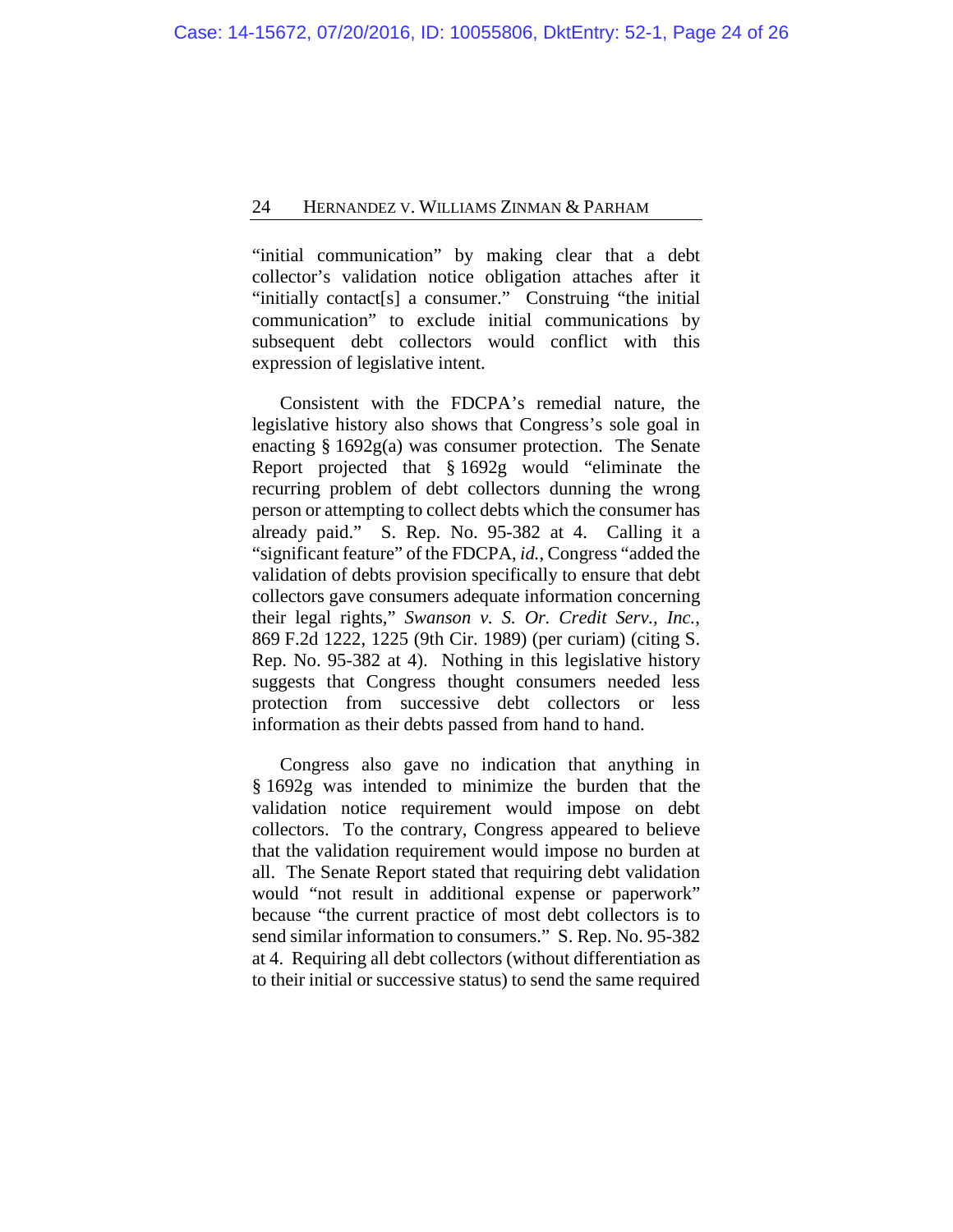information in their initial communications is consistent with these legislative expressions because it would provide continuing protection for consumers without disadvantaging an ethical collector.

WZP does not attempt to counter this legislative history, and we generally view an official committee report as a reliable indicator of congressional intent. *See Hertzberg v. Dignity Partners, Inc.*, 191 F.3d 1076, 1082 (9th Cir. 1999) ("This circuit relies on official committee reports when considering legislative history."). Although the Senate Report does not expressly define the meaning of "the initial communication," its discussion of § 1692g's purpose extinguishes any doubt that Congress intended the validation notice provision to protect consumers throughout the entire lifecycle of a debt.**[9](#page-24-0)**

#### IV.

Having applied the tools of statutory construction, we hold that the FDCPA unambiguously requires any debt collector—first or subsequent—to send a  $§ 1692g(a)$ 

<span id="page-24-0"></span>**<sup>9</sup>** Because application of the tools of statutory construction yields a clear answer to the question presented in this case, our inquiry is at an end without consideration of the interpretation advanced by the Consumer Financial Protection Bureau and the Federal Trade Commission. *See Chevron, USA, Inc. v. Nat. Res. Def. Council, Inc.*, 467 U.S. 837, 843 n.9 (1984) ("If [by] employing traditional tools of statutory construction, [we are able to] ascertain[] that Congress had an intention on the precise question at issue, that intention is the law and must be given effect."). Indeed, because the interpretation proffered by those agencies is the same interpretation that we arrive at in "interpreting the statute from scratch," "there is no occasion to defer and no point in asking what kind of deference, or how much" deference is owed. *Edelman v. Lynchburg Coll.*, 535 U.S. 106, 114 (2002).